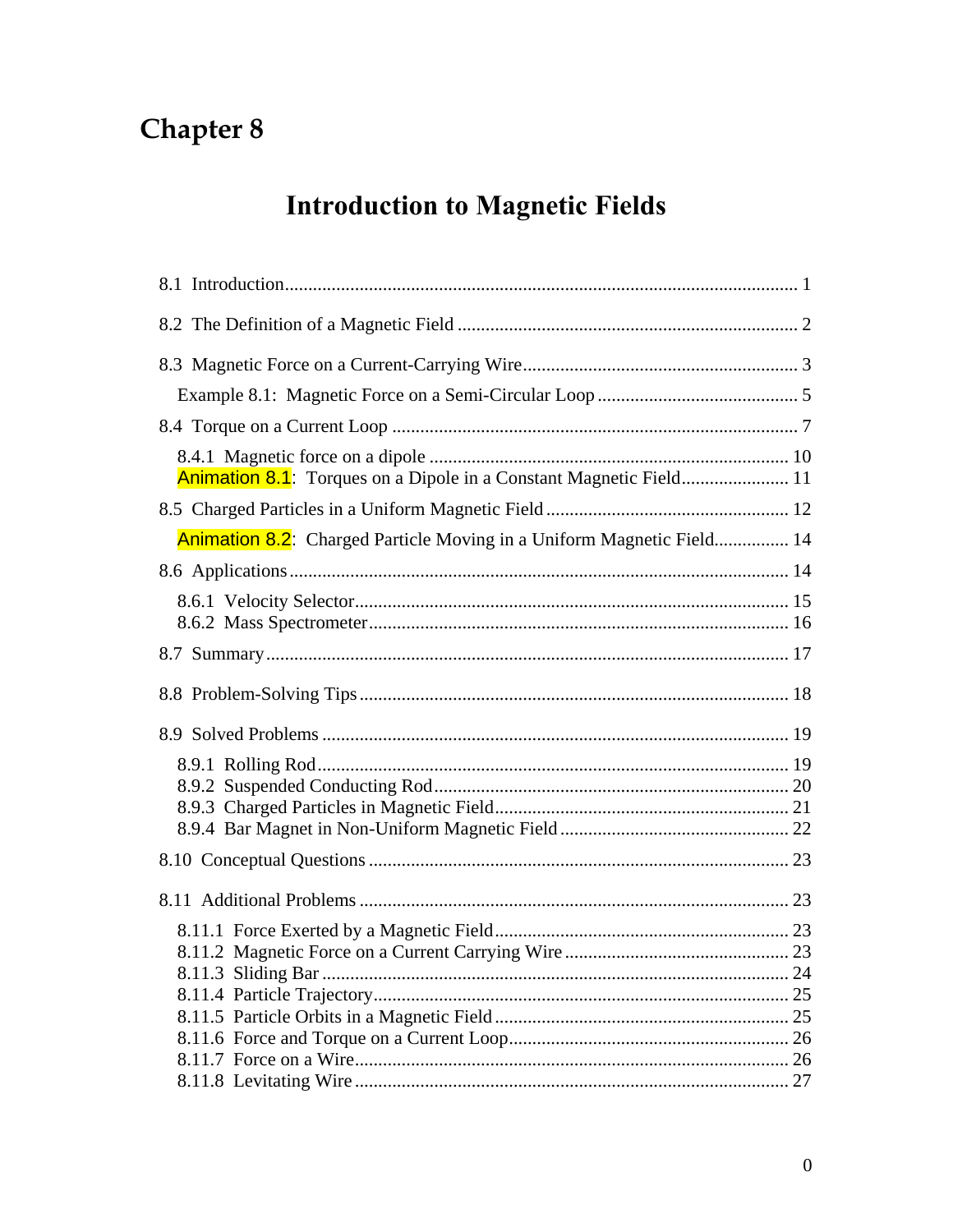## **Introduction to Magnetic Fields**

## <span id="page-1-0"></span>**8.1 Introduction**

We have seen that a charged object produces an electric field **E**  $\rightarrow$ at all points in space. In a similar manner, a bar magnet is a source of a magnetic field **B** . This can be readily demonstrated by moving a compass near the magnet. The compass needle will line up along the direction of the magnetic field produced by the magnet, as depicted in Figure 8.1.1.



**Figure 8.1.1** Magnetic field produced by a bar magnet

Notice that the bar magnet consists of two poles, which are designated as the north (N) and the south (S). Magnetic fields are strongest at the poles. The magnetic field lines leave from the north pole and enter the south pole. When holding two bar magnets close to each other, the like poles will repel each other while the opposite poles attract (Figure 8.1.2).



**Figure 8.1.2** Magnets attracting and repelling

Unlike electric charges which can be isolated, the two magnetic poles always come in a pair. When you break the bar magnet, two new bar magnets are obtained, each with a north pole and a south pole (Figure 8.1.3). In other words, magnetic "monopoles" do not exist in isolation, although they are of theoretical interest.



**Figure 8.1.3** Magnetic monopoles do not exist in isolation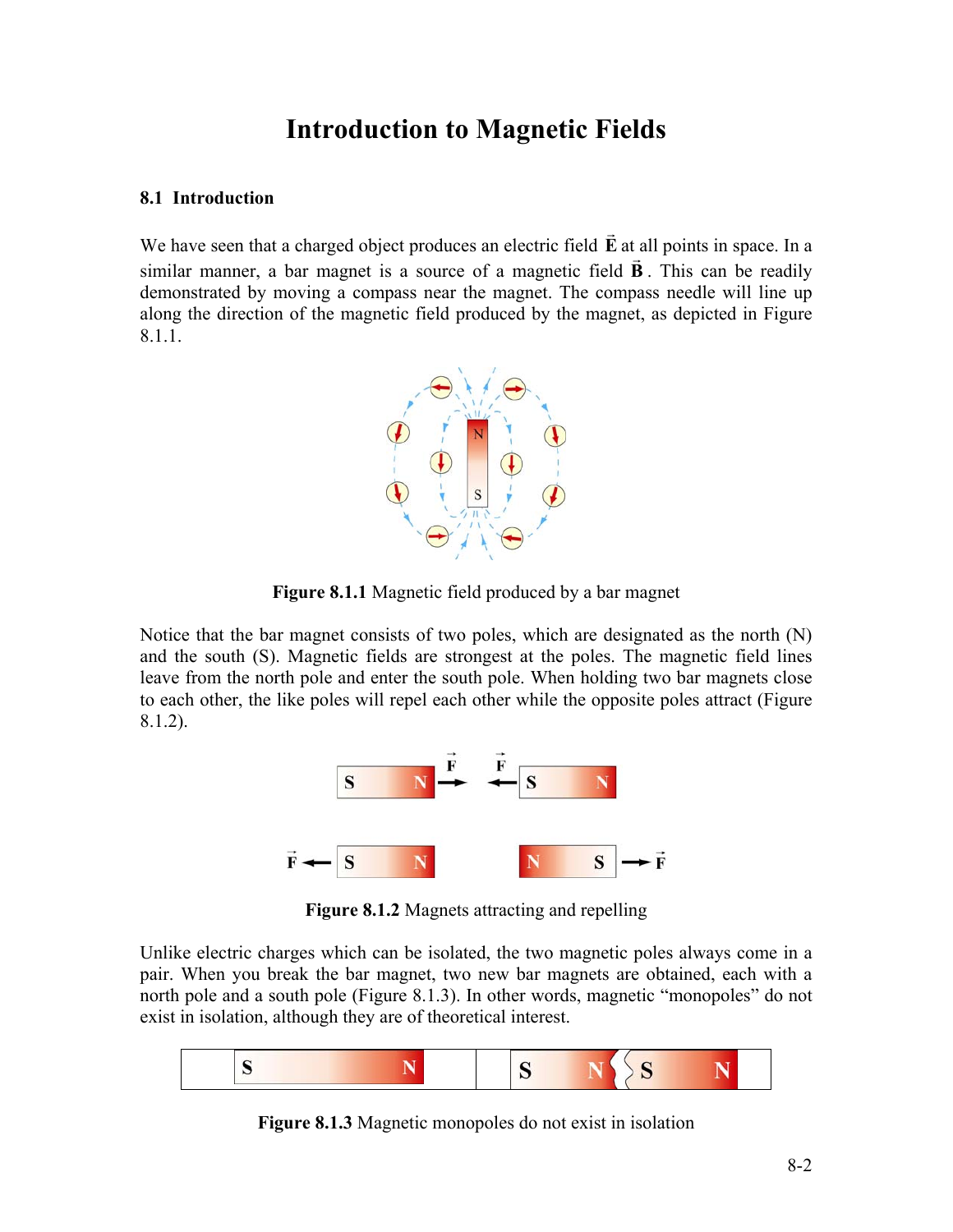<span id="page-2-0"></span>How do we define the magnetic field **B**  $\rightarrow$ ? In the case of an electric field **E** , we have already seen that the field is defined as the force per unit charge:  $\rightarrow$ 

$$
\vec{\mathbf{E}} = \frac{\vec{\mathbf{F}}_e}{q}
$$
 (8.1.1)

However, due to the absence of magnetic monopoles, **B**  $\rightarrow$ must be defined in a different way.

#### **8.2 The Definition of a Magnetic Field**

To define the magnetic field at a point, consider a particle of charge *q* and moving at a velocity  $\vec{v}$ . Experimentally we have the following observations:

- (1) The magnitude of the magnetic force  $\vec{F}_B$  exerted on the charged particle is proportional to both *v* and *q*.
- (2) The magnitude and direction of  $\vec{F}_B$  depends on  $\vec{v}$  and  $\vec{B}$  $\rightarrow$ .
- (3) The magnetic force  $\vec{F}_B$  vanishes when  $\vec{v}$  is parallel to  $\vec{B}$  $\rightarrow$ . However, when  $\vec{v}$  makes an angle  $\theta$  with  $\vec{B}$ , the direction of  $\vec{F}_B$  is perpendicular to the plane formed by  $\vec{v}$  and  $\vec{B}$ , and the magnitude of  $\vec{F}_B$  is proportional to  $\sin \theta$ .
- (4) When the sign of the charge of the particle is switched from positive to negative (or vice versa), the direction of the magnetic force also reverses.



**Figure 8.2.1** The direction of the magnetic force

The above observations can be summarized with the following equation:

$$
\vec{\mathbf{F}}_B = q\vec{\mathbf{v}} \times \vec{\mathbf{B}} \tag{8.2.1}
$$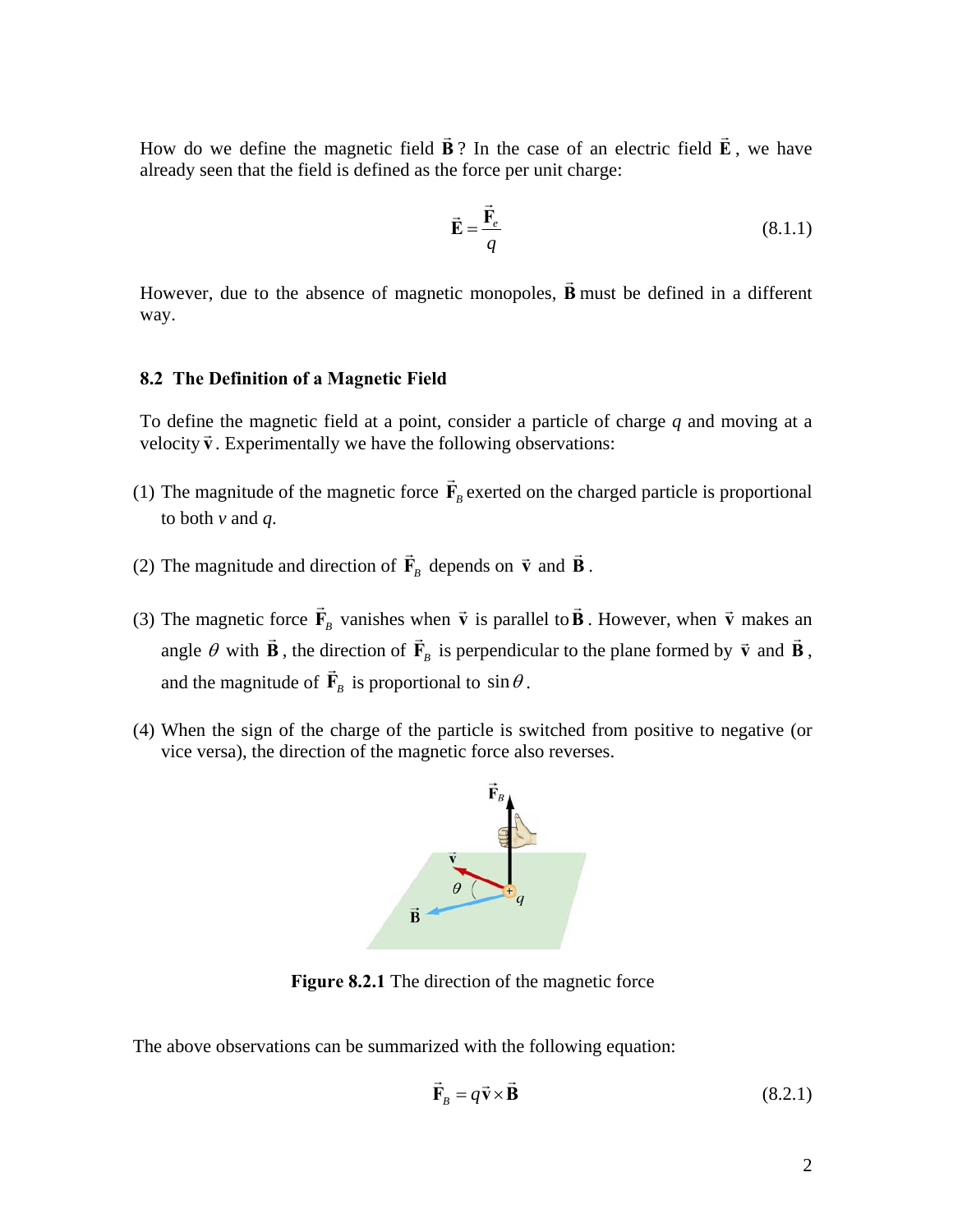<span id="page-3-0"></span>The above expression can be taken as the working definition of the magnetic field at a point in space. The magnitude of  $\vec{F}_B$  is given by

$$
F_B = |q| v B \sin \theta \tag{8.2.2}
$$

The SI unit of magnetic field is the tesla (T):

1 tesla = 1 T = 1 
$$
\frac{\text{Newton}}{(\text{Coulomb})(\text{meter/second})} = 1 \frac{\text{N}}{\text{C} \cdot \text{m/s}} = 1 \frac{\text{N}}{\text{A} \cdot \text{m}}
$$

Another commonly used non-SI unit for **B**  $\rightarrow$ is the *gauss* (G), where  $1T = 10^4$  G.

Note that  $\vec{F}_B$  is always perpendicular to  $\vec{v}$  and  $\vec{B}$  $\rightarrow$ , and cannot change the particle's speed *v* (and thus the kinetic energy). In other words, magnetic force cannot speed up or slow  $\vec{F}_B$  can do no work on the particle. Consequently,  $\vec{F}_B$  can do no work on the particle:

$$
dW = \vec{\mathbf{F}}_B \cdot d\vec{\mathbf{s}} = q(\vec{\mathbf{v}} \times \vec{\mathbf{B}}) \cdot \vec{\mathbf{v}} dt = q(\vec{\mathbf{v}} \times \vec{\mathbf{v}}) \cdot \vec{\mathbf{B}} dt = 0
$$
 (8.2.3)

The direction of  $\vec{v}$ , however, can be altered by the magnetic force, as we shall see below.

#### **8.3 Magnetic Force on a Current-Carrying Wire**

We have just seen that a charged particle moving through a magnetic field experiences a magnetic force  $\mathbf{F}_B$ . Since electric current consists of a collection of charged particles in motion, when placed in a magnetic field, a current-carrying wire will also experience a magnetic force.

Consider a long straight wire suspended in the region between the two magnetic poles. The magnetic field points out the page and is represented with dots  $(\cdot)$ . It can be readily demonstrated that when a downward current passes through, the wire is deflected to the left. However, when the current is upward, the deflection is rightward, as shown in Figure 8.3.1.



**Figure 8.3.1** Deflection of current-carrying wire by magnetic force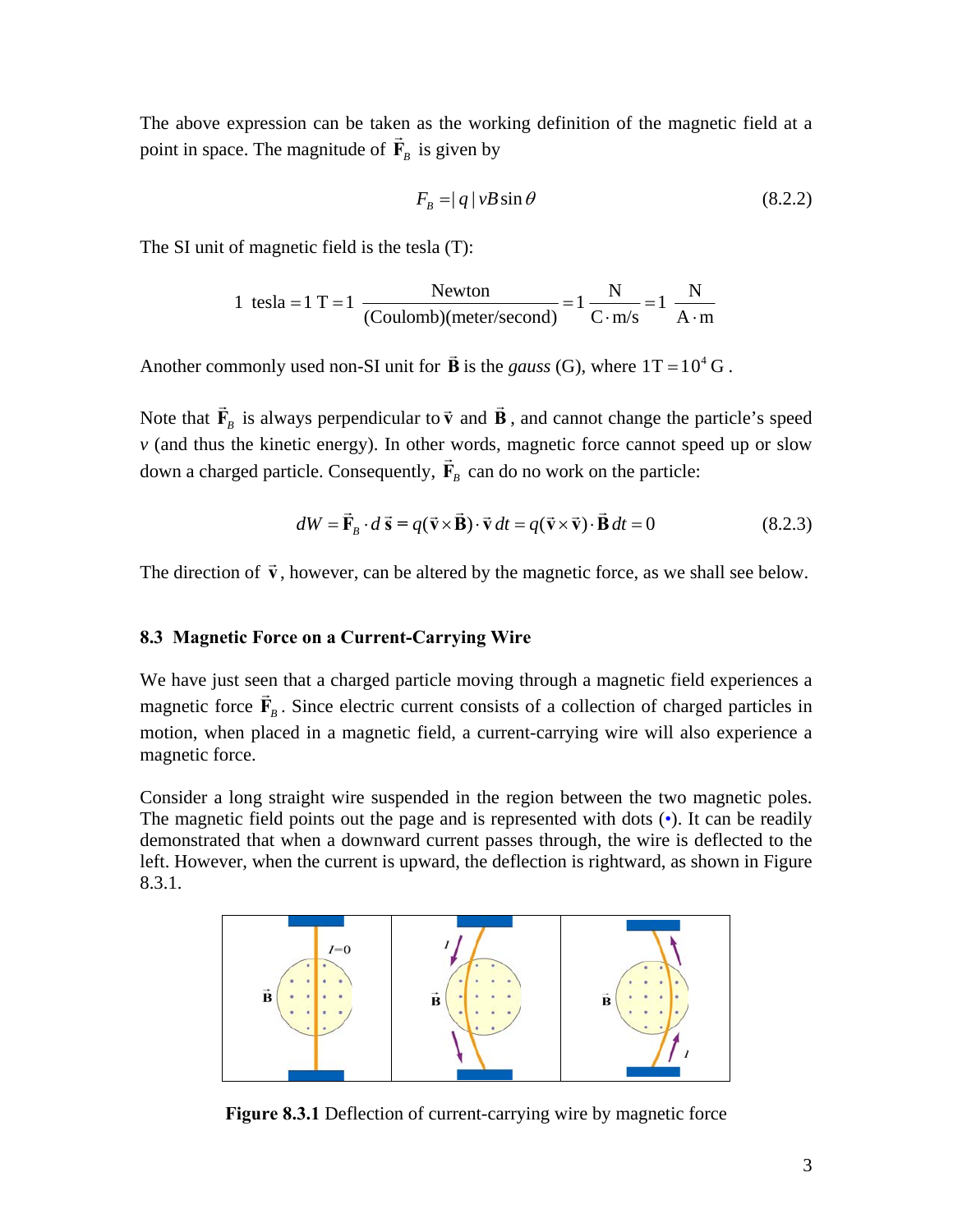To calculate the force exerted on the wire, consider a segment of wire of length  $\ell$  and cross-sectional area *A*, as shown in Figure 8.3.2. The magnetic field points into the page, and is represented with crosses ( X ).



**Figure 8.3.2** Magnetic force on a conducting wire

The charges move at an average drift velocity  $\vec{v}_d$ . Since the total amount of charge in this segment is  $Q_{\text{tot}} = q(nA\ell)$ , where *n* is the number of charges per unit volume, the total magnetic force on the segment is

$$
\vec{\mathbf{F}}_{B} = Q_{\text{tot}} \vec{\mathbf{v}}_{d} \times \vec{\mathbf{B}} = qnA\ell(\vec{\mathbf{v}}_{d} \times \vec{\mathbf{B}}) = I(\vec{\ell} \times \vec{\mathbf{B}})
$$
(8.3.1)

where  $I = nqv_dA$ , and  $\ell$  is a *length vector* with a magnitude  $\ell$  and directed along the direction of the electric current.  $\rightarrow$ A

For a wire of arbitrary shape, the magnetic force can be obtained by summing over the forces acting on the small segments that make up the wire. Let the differential segment be denoted as  $d\vec{s}$  (Figure 8.3.3).



**Figure 8.3.3** Current-carrying wire placed in a magnetic field

The magnetic force acting on the segment is

$$
d\vec{\mathbf{F}}_B = Id\vec{\mathbf{s}} \times \vec{\mathbf{B}} \tag{8.3.2}
$$

Thus, the total force is

$$
\vec{\mathbf{F}}_B = I \int_a^b d\vec{\mathbf{s}} \times \vec{\mathbf{B}} \tag{8.3.3}
$$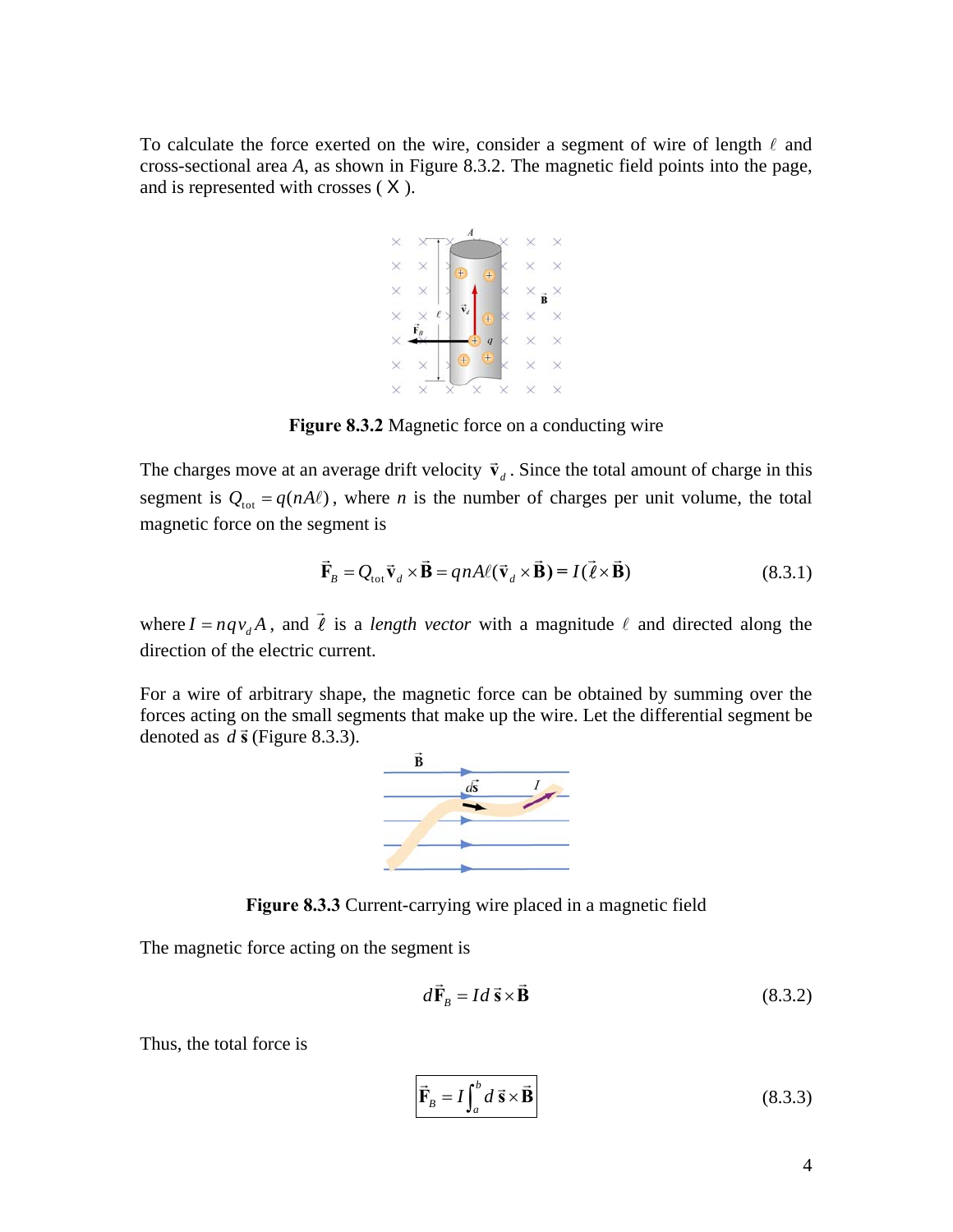<span id="page-5-0"></span>where *a* and *b* represent the endpoints of the wire.

As an example, consider a curved wire carrying a current *I* in a uniform magnetic field **B**  $\rightarrow$ , as shown in Figure 8.3.4.



**Figure 8.3.4** A curved wire carrying a current *I*.

Using Eq. (8.3.3), the magnetic force on the wire is given by

$$
\vec{\mathbf{F}}_B = I \left( \int_a^b d\vec{\mathbf{s}} \right) \times \vec{\mathbf{B}} = I \vec{\ell} \times \vec{\mathbf{B}} \tag{8.3.4}
$$

where  $\ell$  is the length vector directed from *a* to *b*. However, if the wire forms a closed loop of arbitrary shape (Figure 8.3.5), then the force on the loop becomes  $\overline{\phantom{a}}$  $\ell$ 



**Figure 8.3.5** A closed loop carrying a current *I* in a uniform magnetic field.

Since the set of differential length elements  $d\vec{s}$  form a closed polygon, and their vector sum is zero, i.e.,  $\oint d\vec{s} = 0$ . The net magnetic force on a closed loop is  $\vec{F}_B = \vec{0}$ .

#### **Example 8.1: Magnetic Force on a Semi-Circular Loop**

Consider a closed semi-circular loop lying in the *xy* plane carrying a current *I* in the counterclockwise direction, as shown in Figure 8.3.6.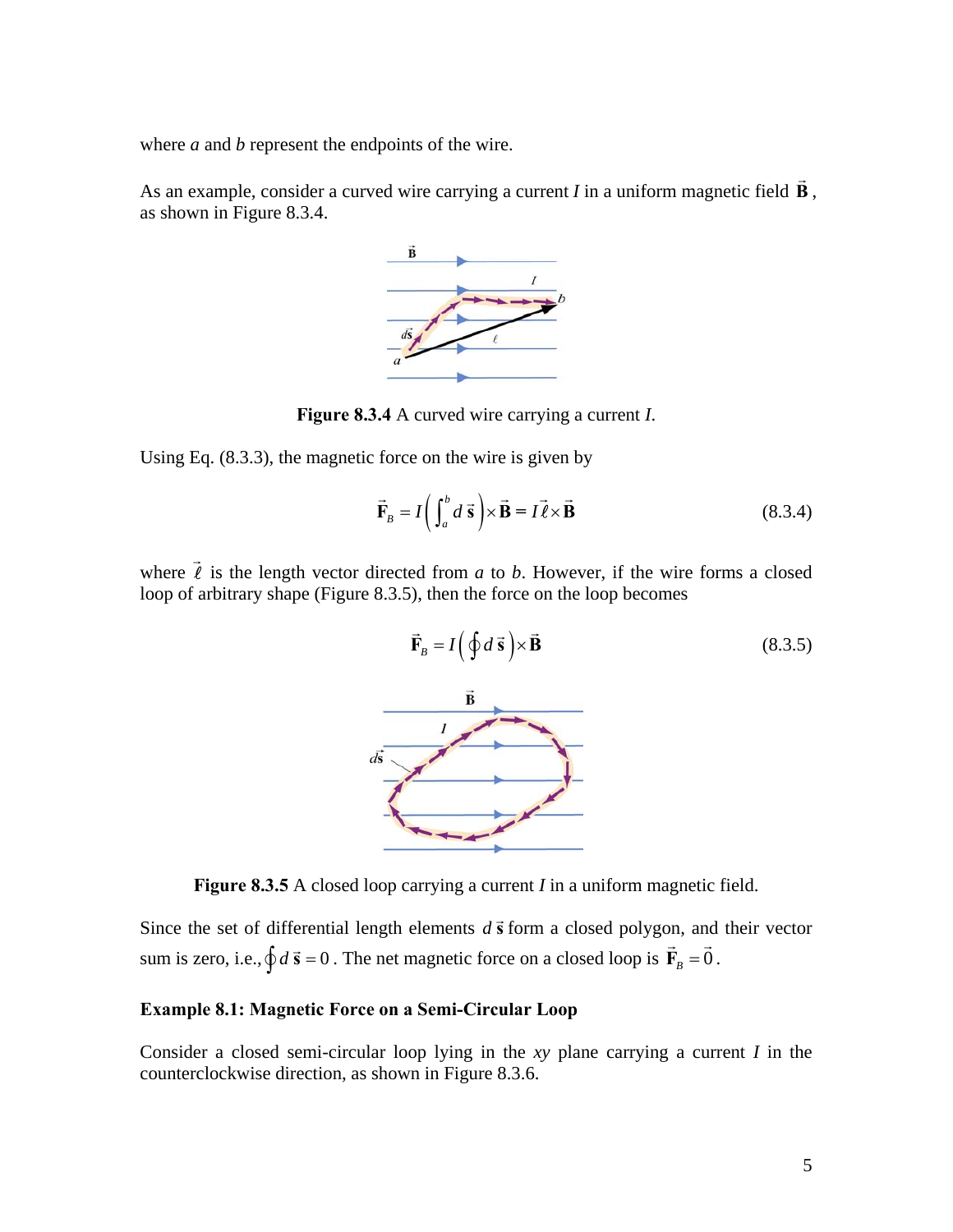

**Figure 8.3.6** Semi-circular loop carrying a current *I*

A uniform magnetic field pointing in the +*y* direction is applied. Find the magnetic force acting on the straight segment and the semicircular arc.

#### **Solution**:

Let  $\vec{B} = B\hat{j}$  and  $\vec{F}_1$  and  $\vec{F}_2$  the forces acting on the straight segment and the semicircular parts, respectively. Using Eq. (8.3.3) and noting that the length of the straight segment is 2*R*, the magnetic force is

$$
\vec{\mathbf{F}}_{1} = I(2R\,\hat{\mathbf{i}}) \times (B\,\hat{\mathbf{j}}) = 2IRB\,\hat{\mathbf{k}}
$$

where  $\hat{k}$  is directed out of the page.

To evaluate  $\vec{F}_2$ , we first note that the differential length element *d* **s** on the semicircle can be written as  $d\vec{s} = ds\hat{\theta} = Rd\theta(-\sin\theta\hat{i} + \cos\theta\hat{j})$ . The force acting on the length element  $d\vec{s}$  is

$$
d\vec{F}_2 = Id \vec{s} \times \vec{B} = IR d\theta(-\sin\theta \hat{i} + \cos\theta \hat{j}) \times (B \hat{j}) = -IBR \sin\theta d\theta \hat{k}
$$

Here we see that  $d\mathbf{F}_2$  points into the page. Integrating over the entire semi-circular arc, we have  $\rightarrow$ 

$$
\vec{\mathbf{F}}_2 = -IBR \,\hat{\mathbf{k}} \int_0^{\pi} \sin \theta d\theta = -2IBR \,\hat{\mathbf{k}}
$$

Thus, the net force acting on the semi-circular wire is

$$
\vec{\mathbf{F}}_{\text{net}} = \vec{\mathbf{F}}_1 + \vec{\mathbf{F}}_2 = \vec{\mathbf{0}}
$$

This is consistent from our previous claim that the net magnetic force acting on a closed current-carrying loop must be zero.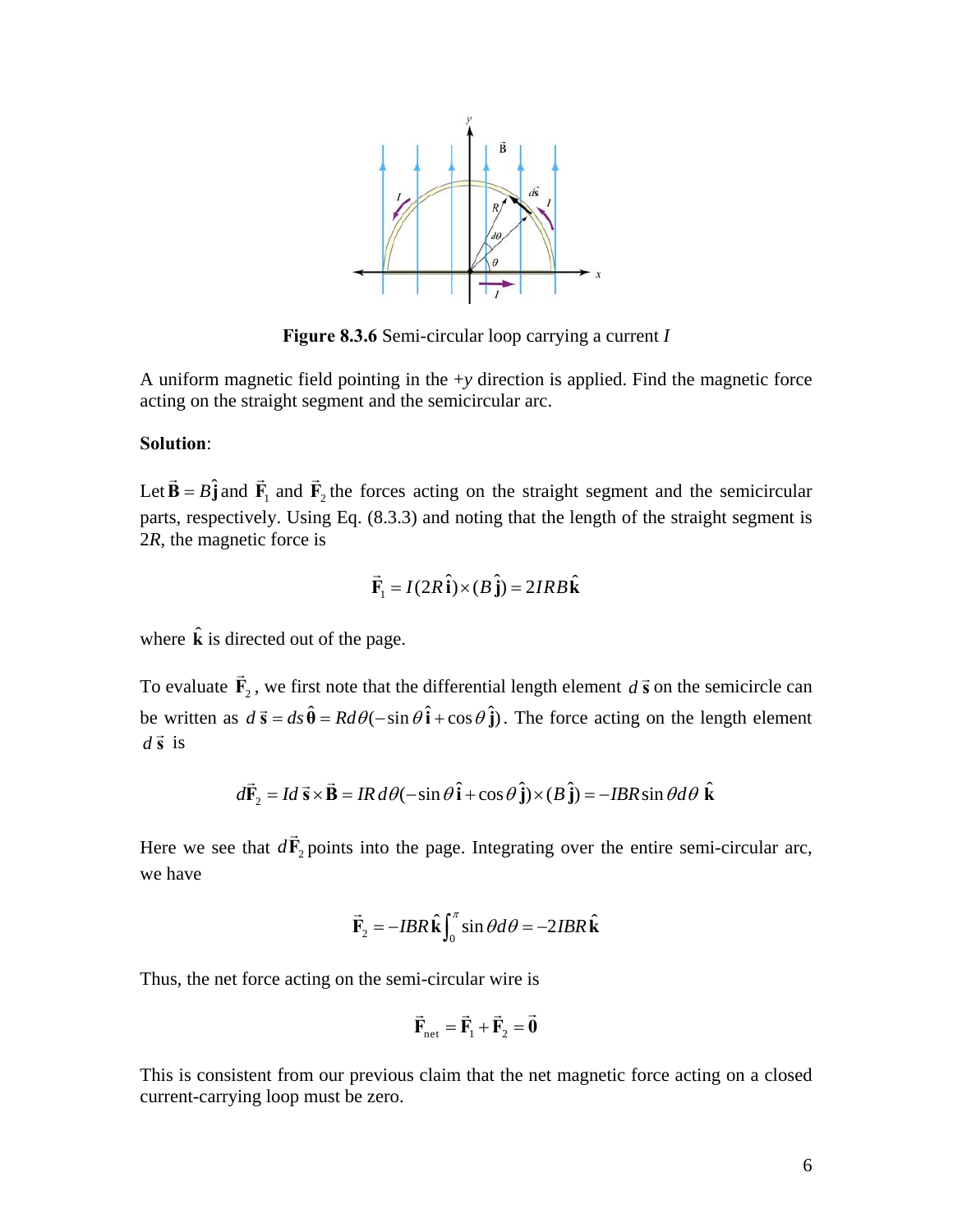#### <span id="page-7-0"></span>**8.4 Torque on a Current Loop**

What happens when we place a rectangular loop carrying a current *I* in the *xy* plane and switch on a uniform magnetic field  $\vec{B} = B\hat{i}$  which runs parallel to the plane of the loop, as shown in Figure 8.4.1(a)?



**Figure 8.4.1** (a) A rectangular current loop placed in a uniform magnetic field. (b) The magnetic forces acting on sides 2 and 4.

From Eq. 8.4.1, we see the magnetic forces acting on sides 1 and 3 vanish because the From Eq. 6.4.1, we see the magnetic forces acting on sides 1 and 5 valush because the length vectors  $\vec{l}_1 = -b\hat{i}$  and  $\vec{l}_3 = b\hat{i}$  are parallel and anti-parallel to **B** and their cross products vanish. On the other hand, the magnetic forces acting on segments 2 and 4 are non-vanishing:

$$
\begin{cases}\n\vec{\mathbf{F}}_2 = I(-a\,\hat{\mathbf{j}}) \times (B\,\hat{\mathbf{i}}) = IaB\,\hat{\mathbf{k}} \\
\vec{\mathbf{F}}_4 = I(a\,\hat{\mathbf{j}}) \times (B\,\hat{\mathbf{i}}) = -IaB\,\hat{\mathbf{k}}\n\end{cases}
$$
\n(8.4.1)

with  $\vec{F}_2$  pointing out of the page and  $\vec{F}_4$  into the page. Thus, the net force on the rectangular loop is

$$
\vec{F}_{net} = \vec{F}_1 + \vec{F}_2 + \vec{F}_3 + \vec{F}_4 = \vec{0}
$$
 (8.4.2)

as expected. Even though the net force on the loop vanishes, the forces  $\vec{F}_2$  and  $\vec{F}_4$  will produce a torque which causes the loop to rotate about the *y*-axis (Figure 8.4.2). The torque with respect to the center of the loop is

$$
\vec{\tau} = \left(-\frac{b}{2}\hat{\mathbf{i}}\right) \times \vec{\mathbf{F}}_2 + \left(\frac{b}{2}\hat{\mathbf{i}}\right) \times \vec{\mathbf{F}}_4 = \left(-\frac{b}{2}\hat{\mathbf{i}}\right) \times \left(IaB\hat{\mathbf{k}}\right) + \left(\frac{b}{2}\hat{\mathbf{i}}\right) \times \left(-IaB\hat{\mathbf{k}}\right)
$$
\n
$$
= \left(\frac{IabB}{2} + \frac{IabB}{2}\right)\hat{\mathbf{j}} = IabB\hat{\mathbf{j}} = IAB\hat{\mathbf{j}}
$$
\n(8.4.3)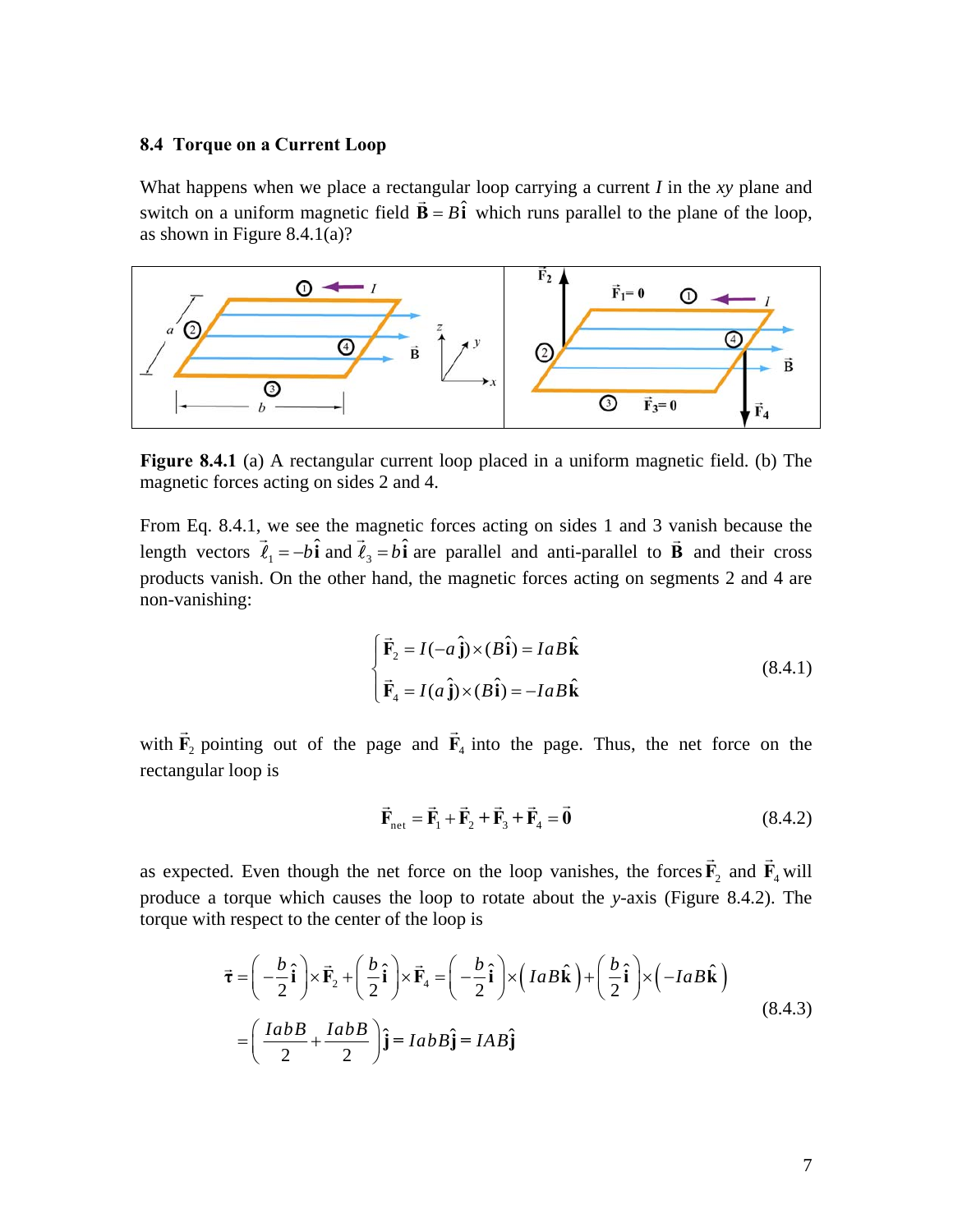where  $A = ab$  represents the area of the loop and the positive sign indicates that the rotation is clockwise about the *y*-axis. It is convenient to introduce the area vector **A** =  $A$  **n**̂ where  $\hat{\bf{n}}$  is a unit vector in the direction normal to the plane of the loop. The direction of the positive sense of  $\hat{\mathbf{n}}$  is set by the conventional right-hand rule. In our case, we have  $\hat{\mathbf{n}} = +\hat{\mathbf{k}}$ . The above expression for torque can then be rewritten as

$$
\vec{\tau} = I\vec{A} \times \vec{B}
$$
 (8.4.4)

Notice that the magnitude of the torque is at a maximum when  $\vec{B}$  is parallel to the plane of the loop (or perpendicular to  $\vec{A}$ ).

Consider now the more general situation where the loop (or the area vector  $\vec{A}$ ) makes an angle  $\theta$  with respect to the magnetic field.  $\rightarrow$ 



**Figure 8.4.2** Rotation of a rectangular current loop

From Figure 8.4.2, the lever arms and can be expressed as:

$$
\vec{\mathbf{r}}_2 = \frac{b}{2} \left( -\sin \theta \,\hat{\mathbf{i}} + \cos \theta \,\hat{\mathbf{k}} \right) = -\vec{\mathbf{r}}_4 \tag{8.4.5}
$$

and the net torque becomes

$$
\vec{\tau} = \vec{r}_2 \times \vec{F}_2 + \vec{r}_4 \times \vec{F}_4 = 2\vec{r}_2 \times \vec{F}_2 = 2 \cdot \frac{b}{2} \left( -\sin\theta \hat{i} + \cos\theta \hat{k} \right) \times \left( IaB \hat{k} \right)
$$
  
=  $Ia b B \sin \theta \hat{j} = I \vec{A} \times \vec{B}$  (8.4.6)

For a loop consisting of *N* turns, the magnitude of the toque is

$$
\tau = NIAB \sin \theta \tag{8.4.7}
$$

The quantity  $NI\vec{A}$  is called the magnetic dipole moment  $\vec{\mu}$ :

$$
\vec{\mu} = NI\vec{A}
$$
 (8.4.8)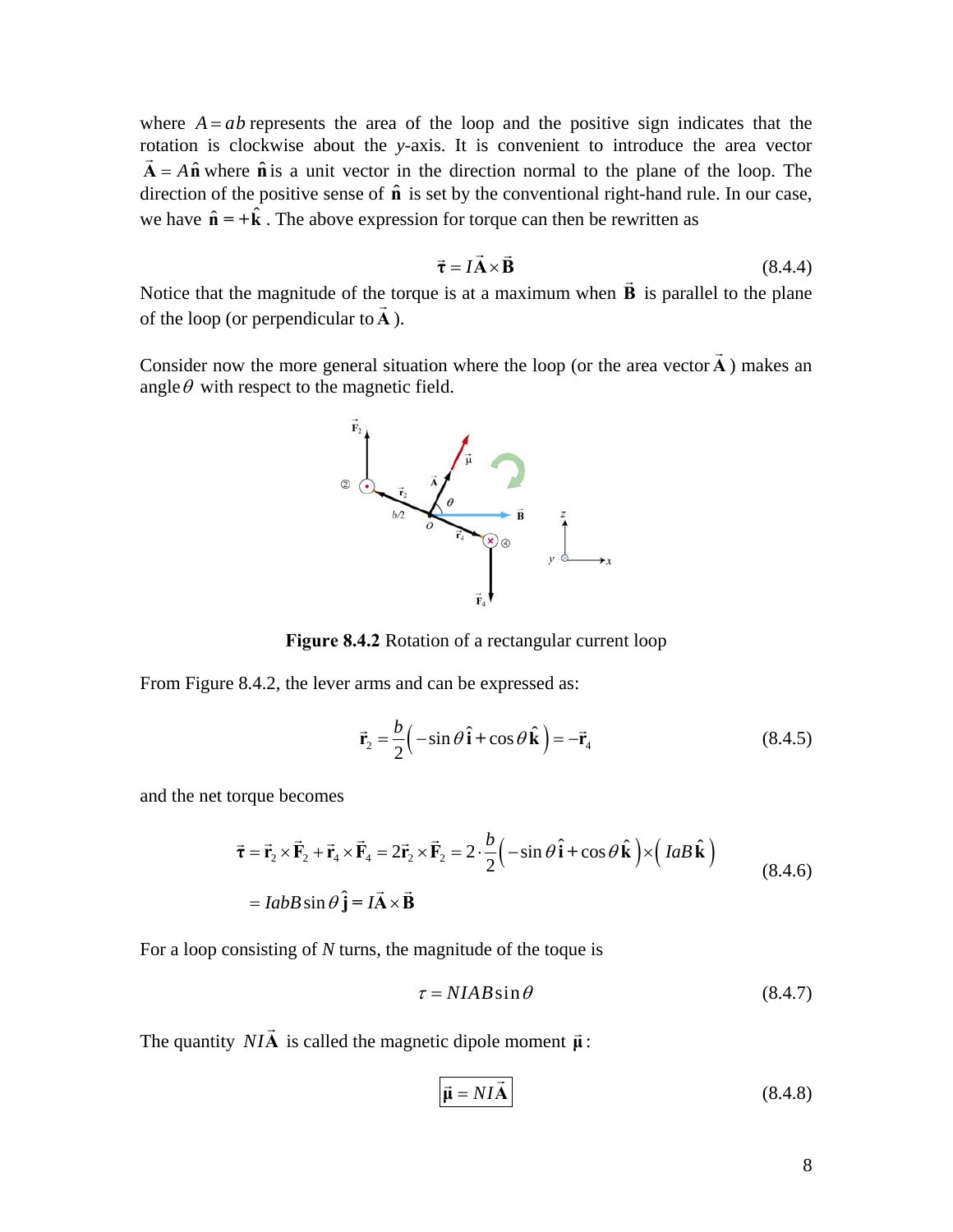

**Figure 8.4.3** Right-hand rule for determining the direction of **µ** G

The direction of  $\vec{\mu}$  is the same as the area vector  $\vec{A}$  (perpendicular to the plane of the loop) and is determined by the right-hand rule (Figure 8.4.3). The SI unit for the magnetic dipole moment is ampere-meter<sup>2</sup>( $A \cdot m^2$ ). Using the expression for  $\vec{\mu}$ , the torque exerted on a current-carrying loop can be rewritten as

$$
\vec{\tau} = \vec{\mu} \times \vec{\mathbf{B}} \tag{8.4.9}
$$

The above equation is analogous to  $\vec{\tau} = \vec{p} \times \vec{E}$  in Eq. (2.8.3), the torque exerted on an electric dipole moment  $\vec{p}$  in the presence of an electric field  $\vec{E}$ . Recalling that the potential energy for an electric dipole is  $U = -\vec{p} \cdot \vec{E}$  [see Eq. (2.8.7)], a similar form is expected for the magnetic case. The work done by an external agent to rotate the magnetic dipole from an angle  $\theta_0$  to  $\theta$  is given by

$$
W_{\text{ext}} = \int_{\theta_0}^{\theta} \tau d\theta' = \int_{\theta_0}^{\theta} (\mu B \sin \theta') d\theta' = \mu B (\cos \theta_0 - \cos \theta)
$$
  
=  $\Delta U = U - U_0$  (8.4.10)

Once again,  $W_{ext} = -W$ , where *W* is the work done by the magnetic field. Choosing  $U_0 = 0$  at  $\theta_0 = \pi/2$ , the dipole in the presence of an external field then has a potential energy of

$$
U = -\mu B \cos \theta = -\vec{\mu} \cdot \vec{B}
$$
 (8.4.11)

The configuration is at a stable equilibrium when  $\vec{\mu}$  is aligned parallel to  $\vec{B}$ , making U a minimum with  $U_{\text{min}} = -\mu B$ . On the other hand, when  $\vec{\mu}$  and  $\vec{B}$  are anti-parallel,  $\rightarrow$  $U_{\text{max}} = +\mu B$  is a maximum and the system is unstable.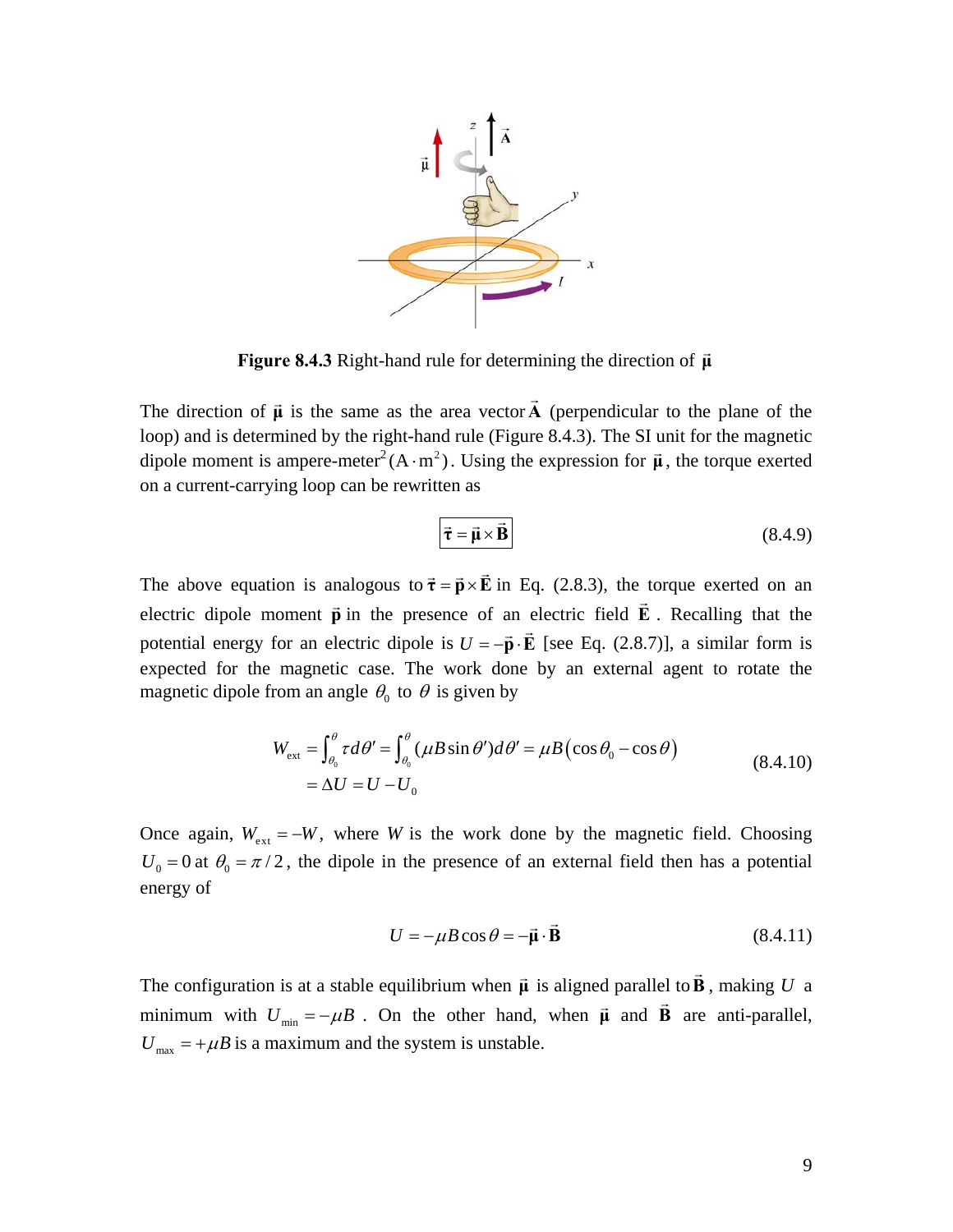#### <span id="page-10-0"></span>**8.4.1 Magnetic force on a dipole**

As we have shown above, the force experienced by a current-carrying rectangular loop (i.e., a magnetic dipole) placed in a uniform magnetic field is zero. What happens if the magnetic field is non-uniform? In this case, there will be a net force acting on the dipole.

Consider the situation where a small dipole  $\vec{\mu}$  is placed along the symmetric axis of a bar magnet, as shown in Figure 8.4.4.



**Figure 8.4.4** A magnetic dipole near a bar magnet.

The dipole experiences an attractive force by the bar magnet whose magnetic field is nonuniform in space. Thus, an external force must be applied to move the dipole to the right. The amount of force  $F_{\text{ext}}$  exerted by an external agent to move the dipole by a distance  $\Delta x$  is given by

$$
F_{\text{ext}}\Delta x = W_{\text{ext}} = \Delta U = -\mu B(x + \Delta x) + \mu B(x) = -\mu [B(x + \Delta x) - B(x)] \tag{8.4.12}
$$

where we have used Eq. (8.4.11). For small  $\Delta x$ , the external force may be obtained as

$$
F_{\text{ext}} = -\mu \frac{[B(x + \Delta x) - B(x)]}{\Delta x} = -\mu \frac{dB}{dx}
$$
 (8.4.13)

which is a positive quantity since  $d\frac{B}{dx} < 0$ , i.e., the magnetic field decreases with increasing *x*. This is precisely the force needed to overcome the attractive force due to the bar magnet. Thus, we have

$$
F_B = \mu \frac{dB}{dx} = \frac{d}{dx} (\vec{\mathbf{\mu}} \cdot \vec{\mathbf{B}})
$$
 (8.4.14)

More generally, the magnetic force experienced by a dipole  $\vec{\mu}$  placed in a non-uniform magnetic field  $\vec{B}$  can be written as

$$
\vec{\mathbf{F}}_B = \nabla(\vec{\boldsymbol{\mu}} \cdot \vec{\mathbf{B}})
$$
 (8.4.15)

where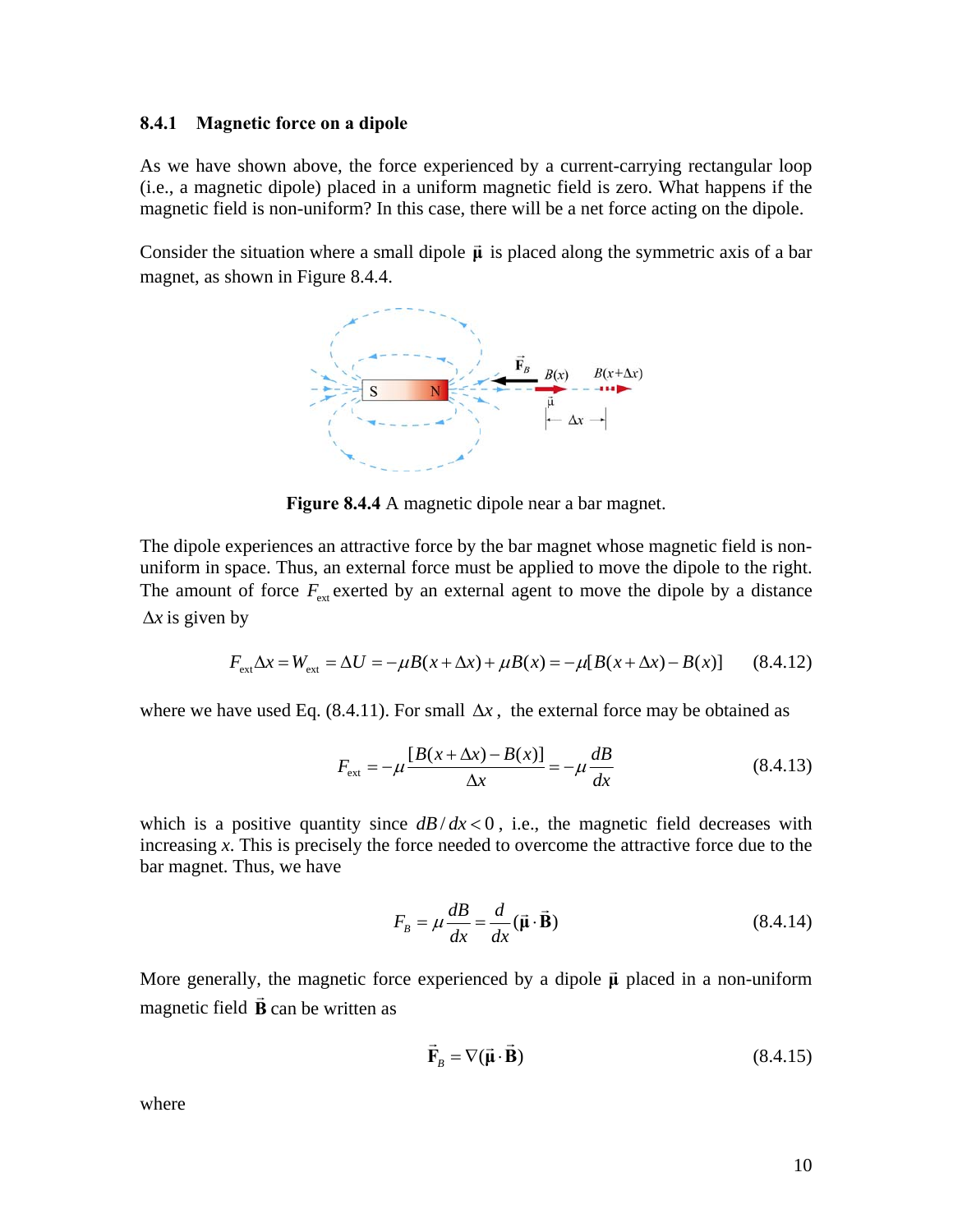$$
\nabla = \frac{\partial}{\partial x}\hat{\mathbf{i}} + \frac{\partial}{\partial y}\hat{\mathbf{j}} + \frac{\partial}{\partial z}\hat{\mathbf{k}} \tag{8.4.16}
$$

<span id="page-11-0"></span>is the gradient operator.

#### **Animation 8.1: Torques on a Dipole in a Constant Magnetic Field**

"…To understand this point, we have to consider that a [compass] needle vibrates by gathering upon itself, because of it magnetic condition and polarity, a certain amount of the lines of force, which would otherwise traverse the space about it…"

Michael Faraday [1855]

Consider a magnetic dipole in a constant background field. Historically, we note that Faraday understood the oscillations of a compass needle in exactly the way we describe here. We show in Figure 8.4.5 a magnetic dipole in a "dip needle" oscillating in the magnetic field of the Earth, at a latitude approximately the same as that of Boston. The magnetic field of the Earth is predominantly downward and northward at these Northern latitudes, as the visualization indicates.





To explain what is going on in this visualization, suppose that the magnetic dipole vector is initially along the direction of the earth's field and rotating clockwise. As the dipole rotates, the magnetic field lines are compressed and stretched. The tensions and pressures associated with this field line stretching and compression results in an electromagnetic torque on the dipole that slows its clockwise rotation. Eventually the dipole comes to rest. But the counterclockwise torque still exists, and the dipole then starts to rotate counterclockwise, passing back through being parallel to the Earth's field again (where the torque goes to zero), and overshooting.

As the dipole continues to rotate counterclockwise, the magnetic field lines are now compressed and stretched in the opposite sense. The electromagnetic torque has reversed sign, now slowing the dipole in its counterclockwise rotation. Eventually the dipole will come to rest, start rotating clockwise once more, and pass back through being parallel to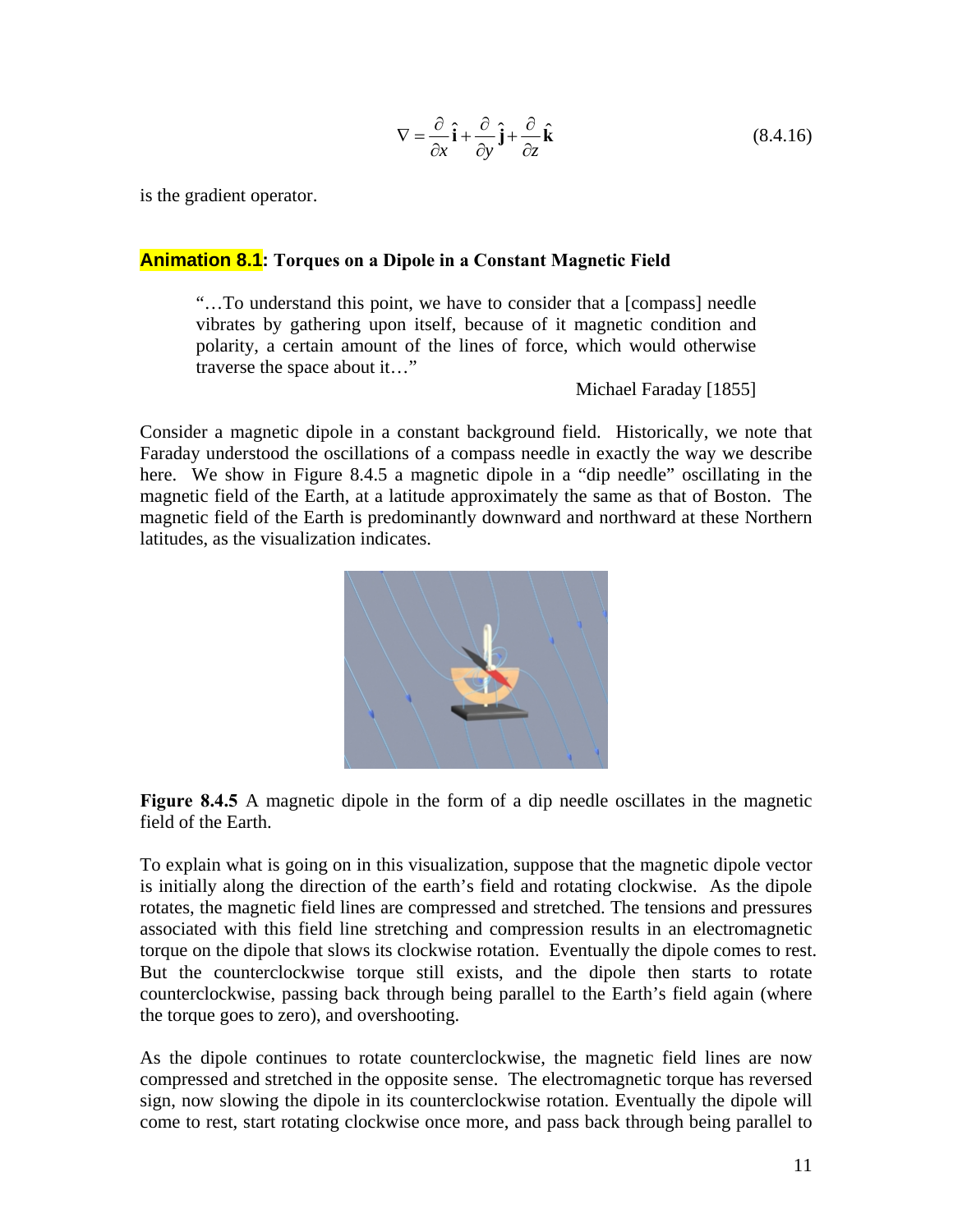<span id="page-12-0"></span>the field, as in the beginning. If there is no damping in the system, this motion continues indefinitely.



Figure 8.4.6 A magnetic dipole in the form of a dip needle rotates oscillates in the magnetic field of the Earth. We show the currents that produce the earth's field in this visualization.

What about the conservation of angular momentum in this situation? Figure 8.4.6 shows a global picture of the field lines of the dip needle and the field lines of the Earth, which are generated deep in the core of the Earth. If you examine the stresses transmitted between the Earth and the dip needle in this visualization, you can convince yourself that any clockwise torque on the dip needle is accompanied by a counterclockwise torque on the currents producing the earth's magnetic field. Angular momentum is conserved by the exchange of equal and opposite amounts of angular momentum between the compass and the currents in the Earth's core.

## **8.5 Charged Particles in a Uniform Magnetic Field**

If a particle of mass *m* moves in a circle of radius *r* at a constant speed *v*, what acts on the particle is a radial force of magnitude  $F = mv^2 / r$  that always points toward the center and is perpendicular to the velocity of the particle.

In Section 8.2, we have also shown that the magnetic force  $\vec{F}_B$  always points in the direction perpendicular to the velocity  $\vec{v}$  of the charged particle and the magnetic field  $\vec{B}$ G . Since  $\vec{F}_B$  can do not work, it can only change the direction of  $\vec{v}$  but not its magnitude. What would happen if a charged particle moves through a uniform magnetic field  $\vec{B}$  with its initial velocity  $\vec{v}$  at a right angle to  $\vec{B}$ ? For simplicity, let the charge be *+q* and the  $\overline{\phantom{a}}$ i<br>→ direction of  $\vec{B}$  be into the page. It turns out that  $\vec{F}_B$  will play the role of a centripetal force and the charged particle will move in a circular path in a counterclockwise direction, as shown in Figure 8.5.1.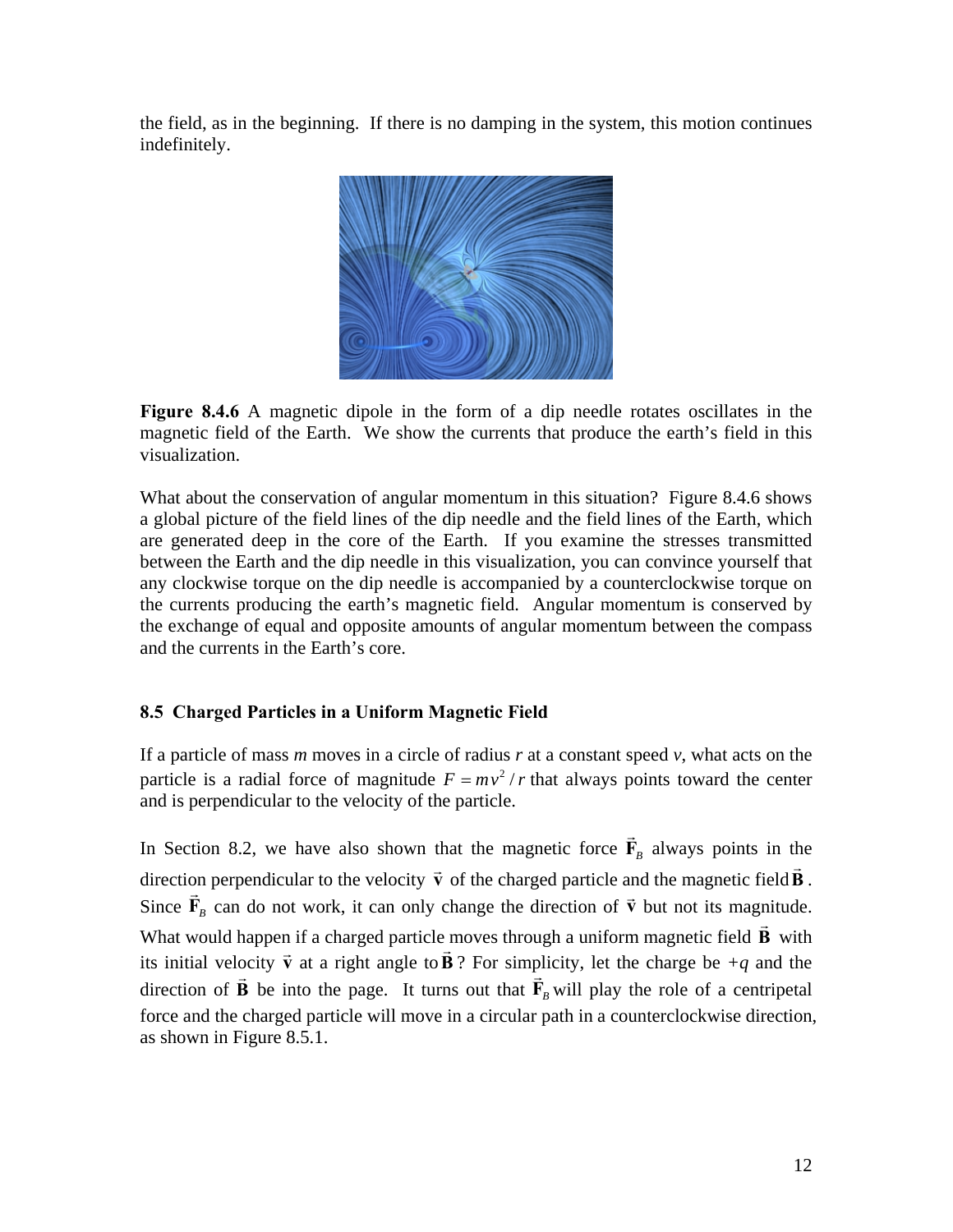

**Figure 8.5.1** Path of a charge particle moving in a uniform **B** field with velocity **v** initially perpendicular to  $\vec{B}$ .  $\overline{a}$ 

With

$$
qvB = \frac{mv^2}{r}
$$
 (8.5.1)

the radius of the circle is found to be

$$
r = \frac{mv}{qB}
$$
 (8.5.2)

The period  $T$  (time required for one complete revolution) is given by

$$
T = \frac{2\pi r}{v} = \frac{2\pi}{v} \frac{mv}{qB} = \frac{2\pi m}{qB}
$$
(8.5.3)

Similarly, the angular speed (cyclotron frequency)  $\omega$  of the particle can be obtained as

$$
\omega = 2\pi f = \frac{v}{r} = \frac{qB}{m}
$$
\n(8.5.4)

If the initial velocity of the charged particle has a component parallel to the magnetic G field**B** , instead of a circle, the resulting trajectory will be a helical path, as shown in Figure 8.5.2:



**Figure 8.5.2** Helical path of a charged particle in an external magnetic field. The velocity of the particle has a non-zero component along the direction of **B** .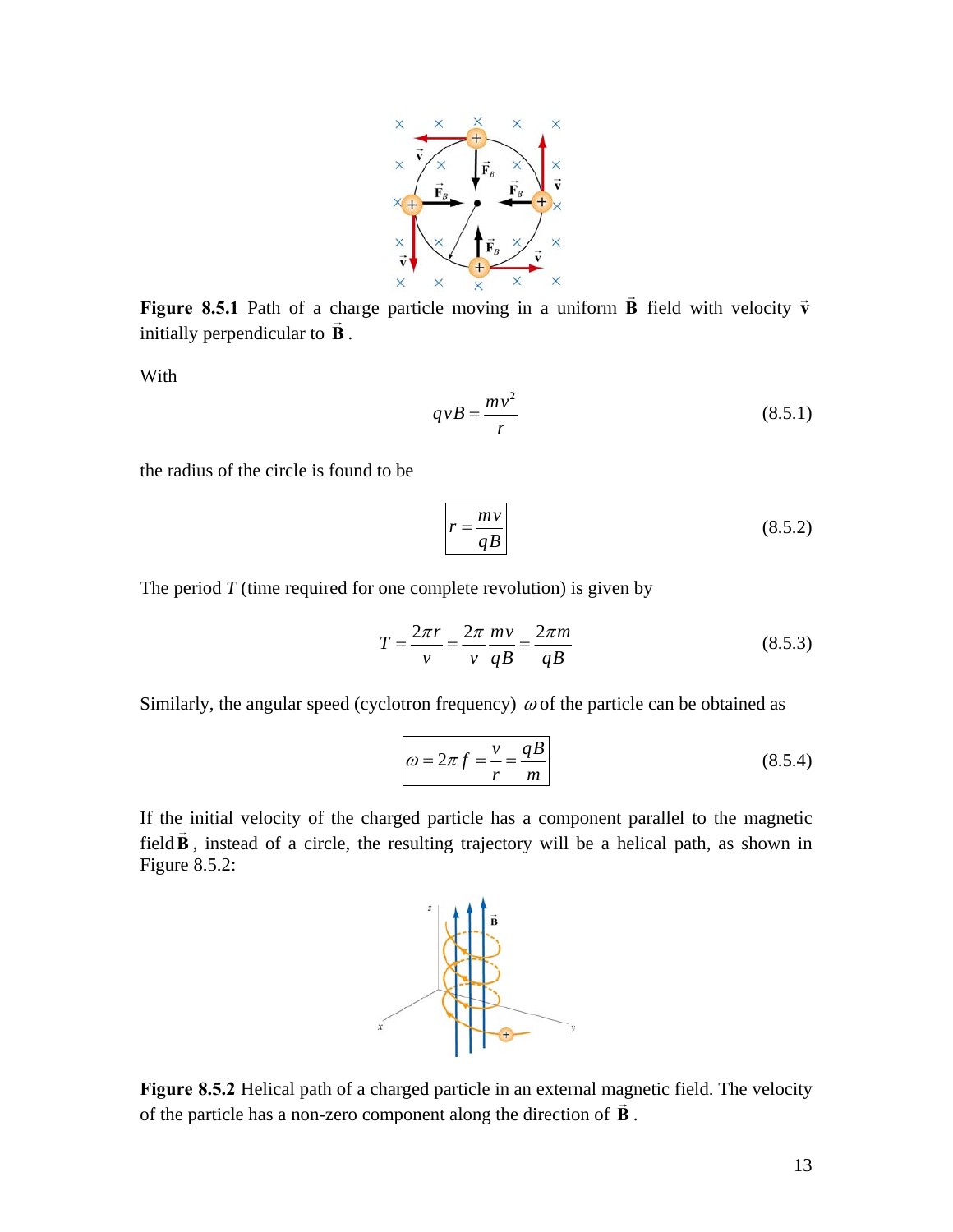#### <span id="page-14-0"></span>**Animation 8.2: Charged Particle Moving in a Uniform Magnetic Field**

Figure 8.5.3 shows a charge moving toward a region where the magnetic field is vertically upward. When the charge enters the region where the external magnetic field is non-zero, it is deflected in a direction perpendicular to that field and to its velocity as it enters the field. This causes the charge to move in an arc that is a segment of a circle, until the charge exits the region where the external magnetic field in non-zero. We show in the animation the total magnetic field which is the sum of the external magnetic field and the magnetic field of the moving charge (to be shown in Chapter 9):

$$
\vec{\mathbf{B}} = \frac{\mu_0}{4\pi} \frac{q\vec{\mathbf{v}} \times \hat{\mathbf{r}}}{r^2}
$$
 (8.5.5)

The bulging of that field on the side opposite the direction in which the particle is pushed is due to the buildup in magnetic pressure on that side. It is this pressure that causes the charge to move in a circle.



**Figure 8.5.3** A charged particle moves in a magnetic field that is non-zero over the pieshaped region shown. The external field is upward.

Finally, consider momentum conservation. The moving charge in the animation of Figure 8.5.3 changes its direction of motion by ninety degrees over the course of the animation. How do we conserve momentum in this process? Momentum is conserved because momentum is transmitted by the field *from* the moving charge *to* the currents that are generating the constant external field. This is plausible given the field configuration shown in Figure 8.5.3. The magnetic field stress, which *pushes* the moving charge sideways, is accompanied by a tension *pulling* the current source in the opposite direction. To see this, look closely at the field stresses where the external field lines enter the region where the currents that produce them are hidden, and remember that the magnetic field acts as if it were exerting a tension parallel to itself. The momentum loss by the moving charge is transmitted to the hidden currents producing the constant field in this manner.

#### **8.6 Applications**

There are many applications involving charged particles moving through a uniform magnetic field.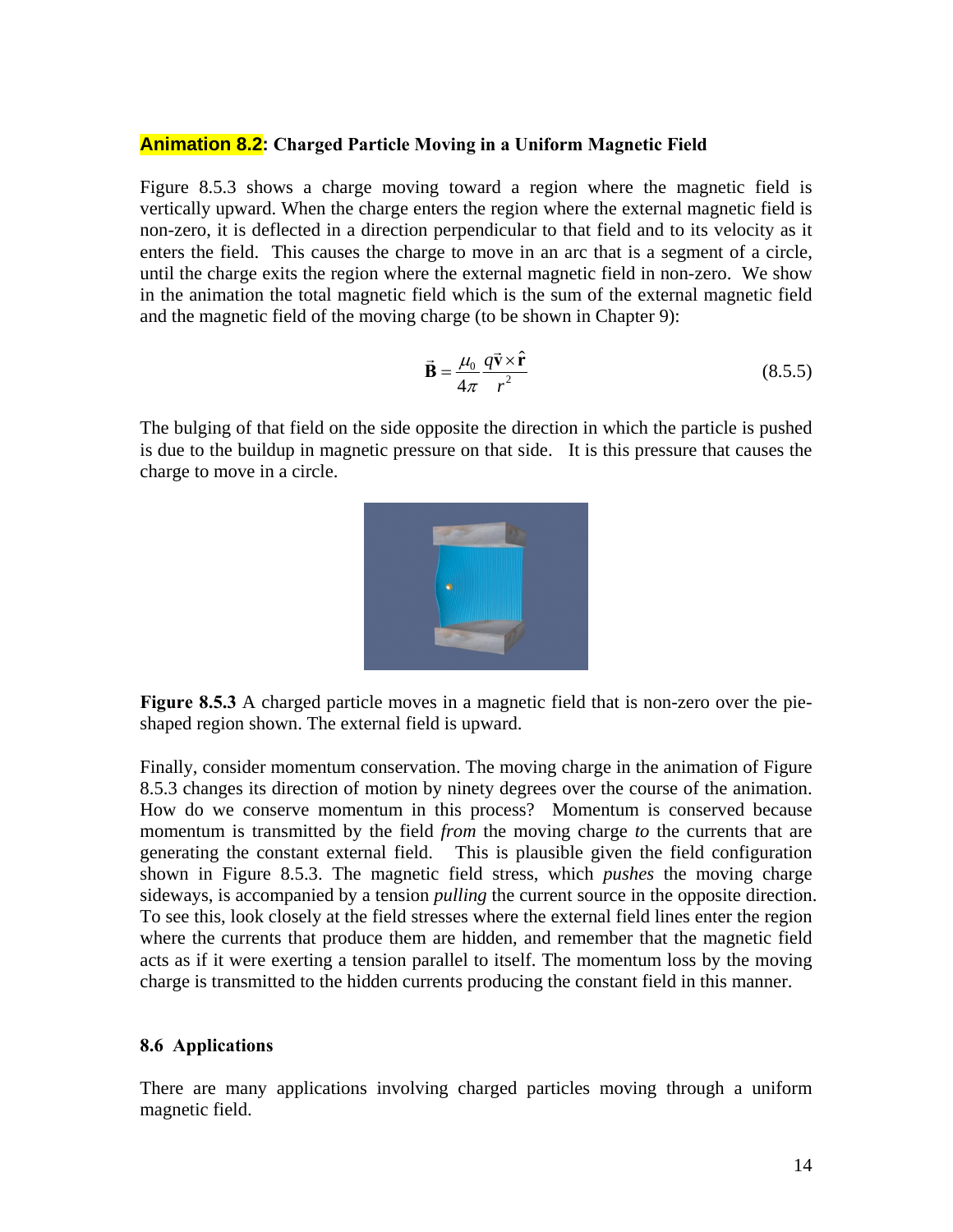#### <span id="page-15-0"></span>**8.6.1 Velocity Selector**

In the presence of both electric field **E**  $\rightarrow$ and magnetic field **B**  $\rightarrow$ , the total force on a charged particle is

$$
\vec{\mathbf{F}} = q\left(\vec{\mathbf{E}} + \vec{\mathbf{v}} \times \vec{\mathbf{B}}\right)
$$
 (8.6.1)

This is known as the Lorentz force. By combining the two fields, particles which move with a certain velocity can be selected. This was the principle used by J. J. Thomson to measure the charge-to-mass ratio of the electrons. In Figure 8.6.1 the schematic diagram of Thomson's apparatus is depicted.



**Figure 8.6.1** Thomson's apparatus

The electrons with charge  $q = -e$  and mass *m* are emitted from the cathode C and then accelerated toward slit A. Let the potential difference between A and C be  $V_A - V_C = \Delta V$ . The change in potential energy is equal to the external work done in accelerating the electrons:  $\Delta U = W_{\text{ext}} = q\Delta V = -e\Delta V$ . By energy conservation, the kinetic energy gained is  $\Delta K = -\Delta U = mv^2/2$ . Thus, the speed of the electrons is given by

$$
v = \sqrt{\frac{2e\Delta V}{m}}
$$
 (8.6.2)

If the electrons further pass through a region where there exists a downward uniform electric field, the electrons, being negatively charged, will be deflected upward. However, if in addition to the electric field, a magnetic field directed into the page is also applied, then the electrons will experience an additional downward magnetic force  $-e\vec{v} \times \vec{B}$ . When the two forces exactly cancel, the electrons will move in a straight path. From Eq. 8.6.1, we see that when the condition for the cancellation of the two forces is given by  $eE = evB$ , which implies

$$
v = \frac{E}{B} \tag{8.6.3}
$$

In other words, only those particles with speed  $v = E/B$  will be able to move in a straight line. Combining the two equations, we obtain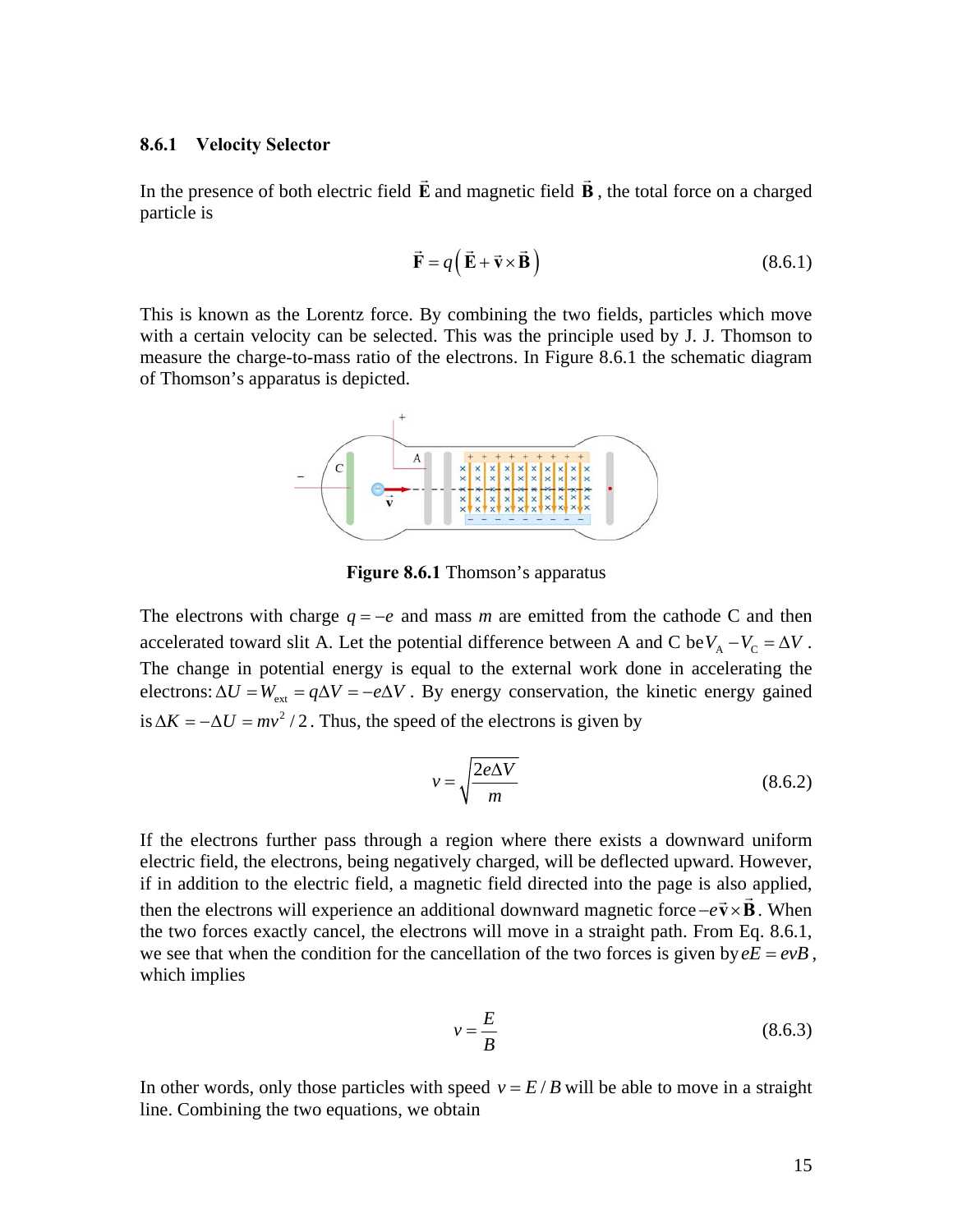$$
\left| \frac{e}{m} = \frac{E^2}{2(\Delta V)B^2} \right| \tag{8.6.4}
$$

<span id="page-16-0"></span>By measuring  $E$ ,  $\Delta V$  and  $B$ , the charge-to-mass ratio can be readily determined. The most precise measurement to date is  $e/m = 1.758820174(71) \times 10^{11}$  C/kg.

#### **8.6.2 Mass Spectrometer**

Various methods can be used to measure the mass of an atom. One possibility is through the use of a mass spectrometer. The basic feature of a *Bainbridge* mass spectrometer is illustrated in Figure 8.6.2. A particle carrying a charge  $+q$  is first sent through a velocity selector.



**Figure 8.6.2** A Bainbridge mass spectrometer

The applied electric and magnetic fields satisfy the relation  $E = vB$  so that the trajectory of the particle is a straight line. Upon entering a region where a second magnetic field G  $\mathbf{B}_0$  pointing into the page has been applied, the particle will move in a circular path with radius *r* and eventually strike the photographic plate. Using Eq. 8.5.2, we have

$$
r = \frac{mv}{qB_0} \tag{8.6.5}
$$

Since  $v = E/B$ , the mass of the particle can be written as

$$
m = \frac{qB_0r}{v} = \frac{qB_0Br}{E}
$$
 (8.6.6)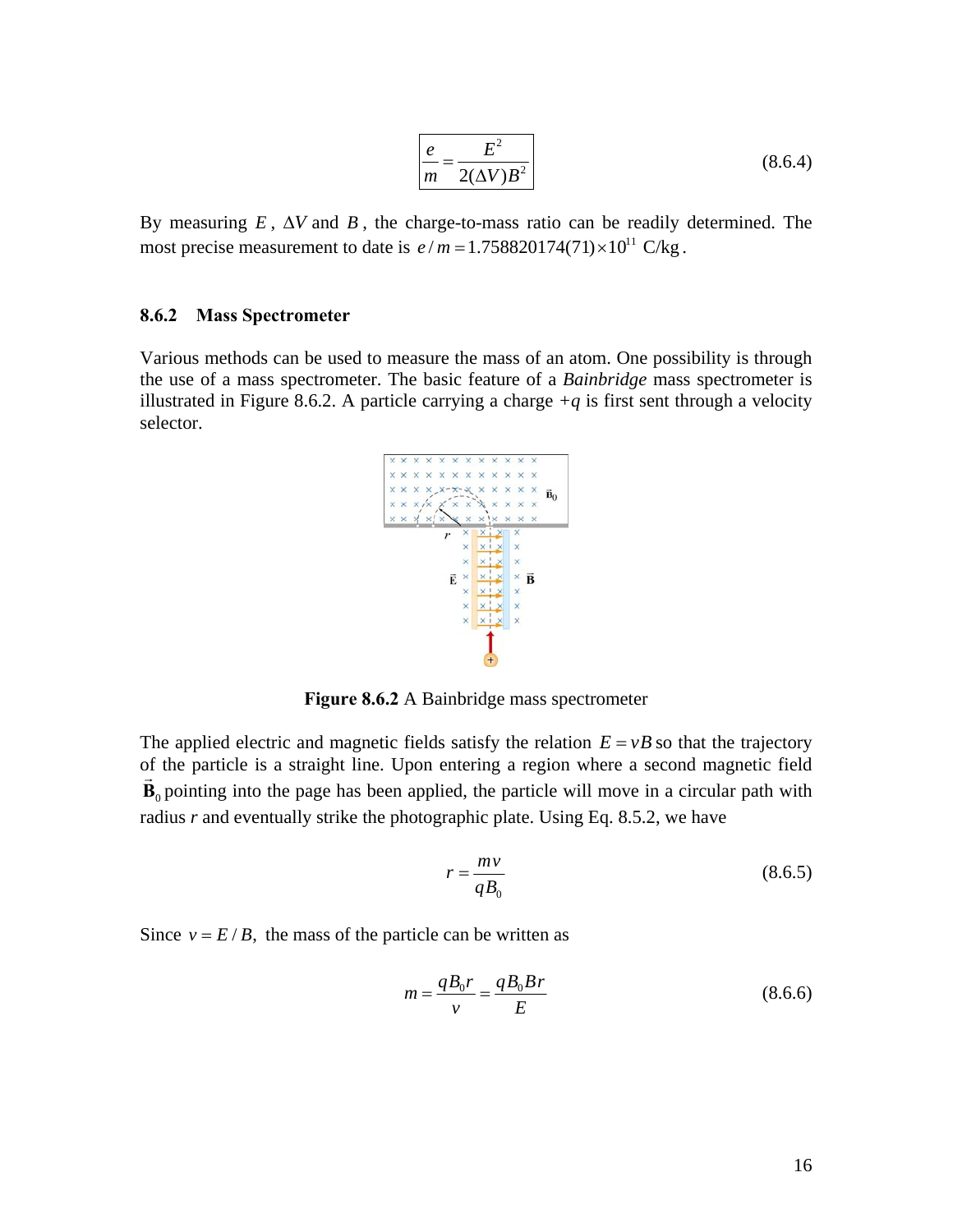## <span id="page-17-0"></span>**8.7 Summary**

• The **magnetic force** acting on a charge  $q$  traveling at a velocity  $\vec{v}$  in a magnetic field  $\vec{B}$  is given by

$$
\vec{\mathbf{F}}_B = q\vec{\mathbf{v}} \times \vec{\mathbf{B}}
$$

• The magnetic force acting on a wire of length  $\vec{\ell}$  carrying a steady current *I* in a magnetic field **B** is

$$
\vec{\mathbf{F}}_B = I \vec{\ell} \times \vec{\mathbf{B}}
$$

• The magnetic force  $d\vec{F}_B$  generated by a small portion of current *I* of length  $d\vec{s}$  in a magnetic field  $\vec{B}$  is  $\overline{a}$ 

$$
d\vec{\mathbf{F}}_B = I \, d\vec{\mathbf{s}} \times \vec{\mathbf{B}}
$$

• The **torque**  $\vec{\tau}$  acting on a close loop of wire of area *A* carrying a current *I* in a uniform magnetic field  $\overline{B}$  is  $\vdash$ 

$$
\vec{\tau} = I \vec{A} \times \vec{B}
$$

where  $\bf{A}$  is a vector which has a magnitude of  $\bf{A}$  and a direction perpendicular to the loop.  $\rightarrow$ 

• The **magnetic dipole moment** of a closed loop of wire of area *A* carrying a current *I* is given by

$$
\vec{\mu} = I\vec{A}
$$

• The torque exerted on a magnetic dipole  $\vec{\mu}$  placed in an external magnetic field **B** is  $\ddot{\phantom{0}}$ 

$$
\vec{\tau} = \vec{\mu} \times \vec{B}
$$

• The potential energy of a magnetic dipole placed in a magnetic field is

$$
U = -\vec{\mu} \cdot \vec{\mathbf{B}}
$$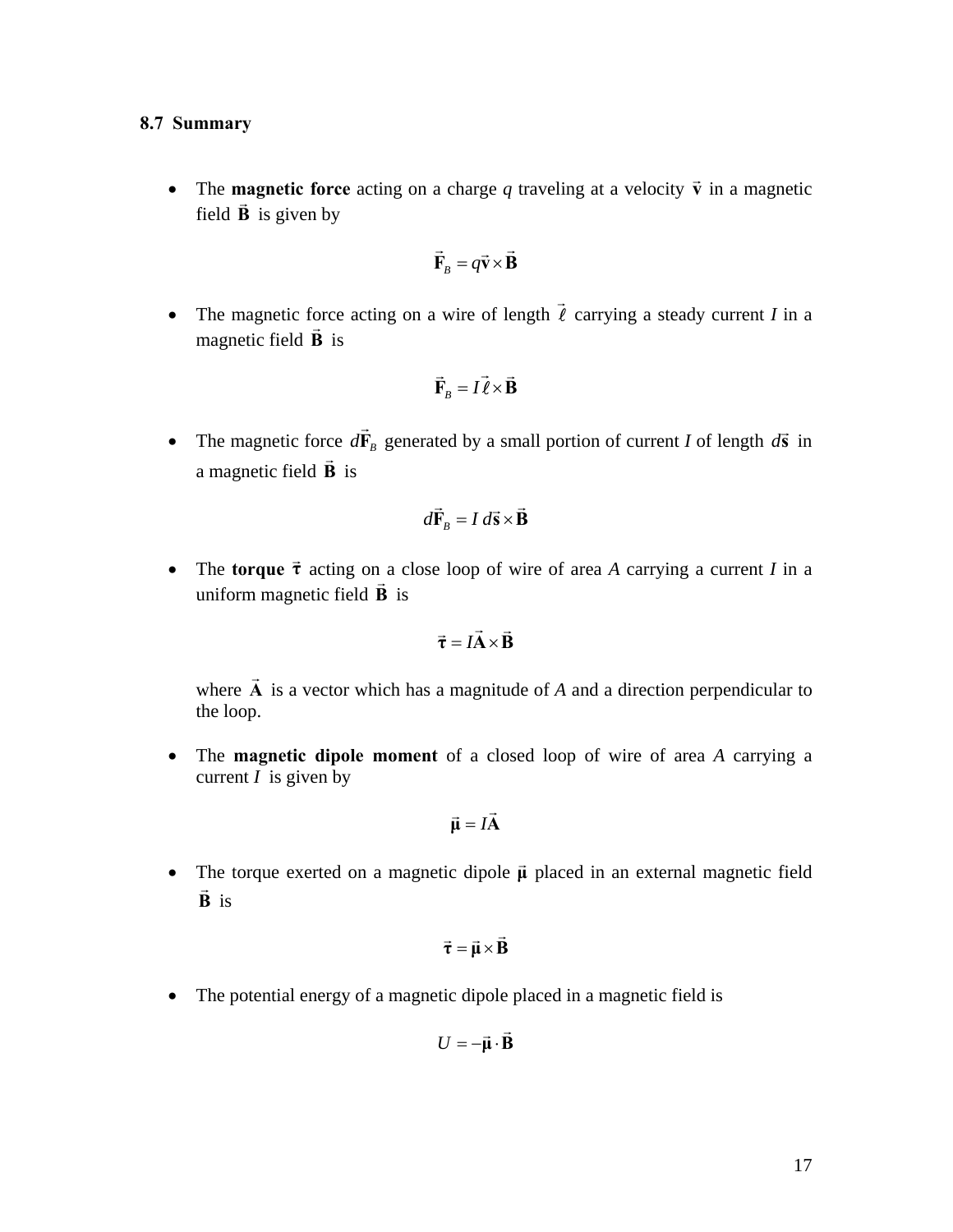<span id="page-18-0"></span>• If a particle of charge *q* and mass *m* enters a magnetic field of magnitude *B* with a If a particle of charge  $q$  and mass  $m$  enters a magnetic field of magnitude  $B$  with a velocity  $\vec{v}$  perpendicular to the magnetic field lines, the radius of the circular path that the particle follows is given by

$$
r = \frac{mv}{|q|B}
$$

and the angular speed of the particle is

$$
\omega = \frac{|q|B}{m}
$$

#### **8.8 Problem-Solving Tips**

In this Chapter, we have shown that in the presence of both magnetic field **B** and the electric field  $\vec{E}$ , the total force acting on a moving particle with charge q  $\vec{F} = \vec{F}_e + \vec{F}_B = q(\vec{E} + \vec{v} \times \vec{B})$ , where  $\vec{v}$  is the velocity of the particle. The direction of  $\rightarrow$  $\ddot{\phantom{0}}$  $\mathbf{F}_B$  involves the cross product of  $\mathbf{\vec{v}}$  $\vec{F}_R$  involves the cross product of  $\vec{v}$  and  $\vec{B}$  $\overline{\phantom{a}}$ , based on the right-hand rule. In Cartesian coordinates, the unit vectors are  $\hat{i}$ ,  $\hat{j}$  and  $\hat{k}$  which satisfy the following properties:

$$
\hat{\mathbf{i}} \times \hat{\mathbf{j}} = \hat{\mathbf{k}}, \ \hat{\mathbf{j}} \times \hat{\mathbf{k}} = \hat{\mathbf{i}}, \ \hat{\mathbf{k}} \times \hat{\mathbf{i}} = \hat{\mathbf{j}}
$$
  

$$
\hat{\mathbf{j}} \times \hat{\mathbf{i}} = -\hat{\mathbf{k}}, \ \hat{\mathbf{k}} \times \hat{\mathbf{j}} = -\hat{\mathbf{i}}, \ \hat{\mathbf{i}} \times \hat{\mathbf{k}} = -\hat{\mathbf{j}}
$$
  

$$
\hat{\mathbf{i}} \times \hat{\mathbf{i}} = \hat{\mathbf{j}} \times \hat{\mathbf{j}} = \hat{\mathbf{k}} \times \hat{\mathbf{k}} = 0
$$

For  $\vec{v} = v_x \hat{i} + v_y \hat{j} + v_z \hat{k}$  and  $\vec{B} = B_x \hat{i} + B_y \hat{j} + B_z \hat{k}$ , the cross product may be obtained as

$$
\vec{\mathbf{v}} \times \vec{\mathbf{B}} = \begin{vmatrix} \hat{\mathbf{i}} & \hat{\mathbf{j}} & \hat{\mathbf{k}} \\ v_x & v_y & v_z \\ B_x & B_y & B_z \end{vmatrix} = (v_y B_z - v_z B_y) \hat{\mathbf{i}} + (v_z B_x - v_x B_z) \hat{\mathbf{j}} + (v_x B_y - v_y B_x) \hat{\mathbf{k}}
$$

If only the magnetic field is present, and  $\vec{v}$  is perpendicular to  $\vec{B}$ , then the trajectory is a circle with a radius  $r = mv / |q| B$ , and an angular speed  $\omega = |q| B / m$ .

When dealing with a more complicated case, it is useful to work with individual force components. For example,

$$
F_x = ma_x = qE_x + q(v_yB_z - v_zB_y)
$$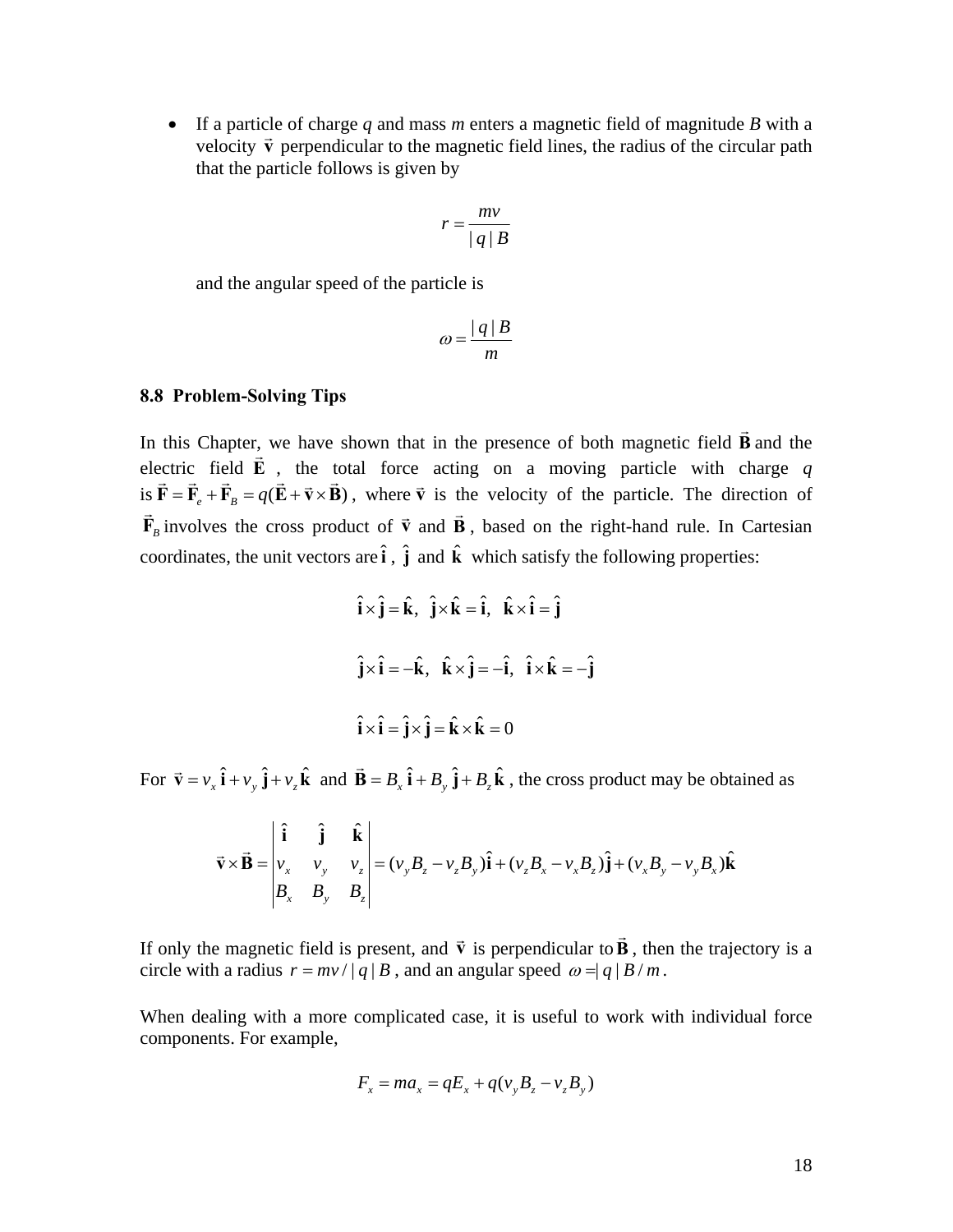#### <span id="page-19-0"></span>**8.9 Solved Problems**

#### **8.9.1 Rolling Rod**

A rod with a mass *m* and a radius *R* is mounted on two parallel rails of length *a* separated by a distance  $\ell$ , as shown in the Figure 8.9.1. The rod carries a current *I* and rolls without slipping along the rails which are placed in a uniform magnetic field **B** directed into the page. If the rod is initially at rest, what is its speed as it leaves the rails?



**Figure 8.9.1** Rolling rod in uniform magnetic field

#### **Solution:**



The total work done by the magnetic force on the rod as it moves through the region is

$$
W = \int \vec{\mathbf{F}}_B \cdot d\vec{\mathbf{s}} = F_B a = (I \ell B)a \tag{8.9.2}
$$

By the work-energy theorem, *W* must be equal to the change in kinetic energy:

$$
\Delta K = \frac{1}{2}mv^2 + \frac{1}{2}I\omega^2
$$
 (8.9.3)

where both translation and rolling are involved. Since the moment of inertia of the rod is given by  $I = mR^2/2$ , and the condition of rolling with slipping implies  $\omega = v/R$ , we have

$$
I\ell Ba = \frac{1}{2}mv^2 + \frac{1}{2}\left(\frac{mR^2}{2}\right)\left(\frac{v}{R}\right)^2 = \frac{1}{2}mv^2 + \frac{1}{4}mv^2 = \frac{3}{4}mv^2\tag{8.9.4}
$$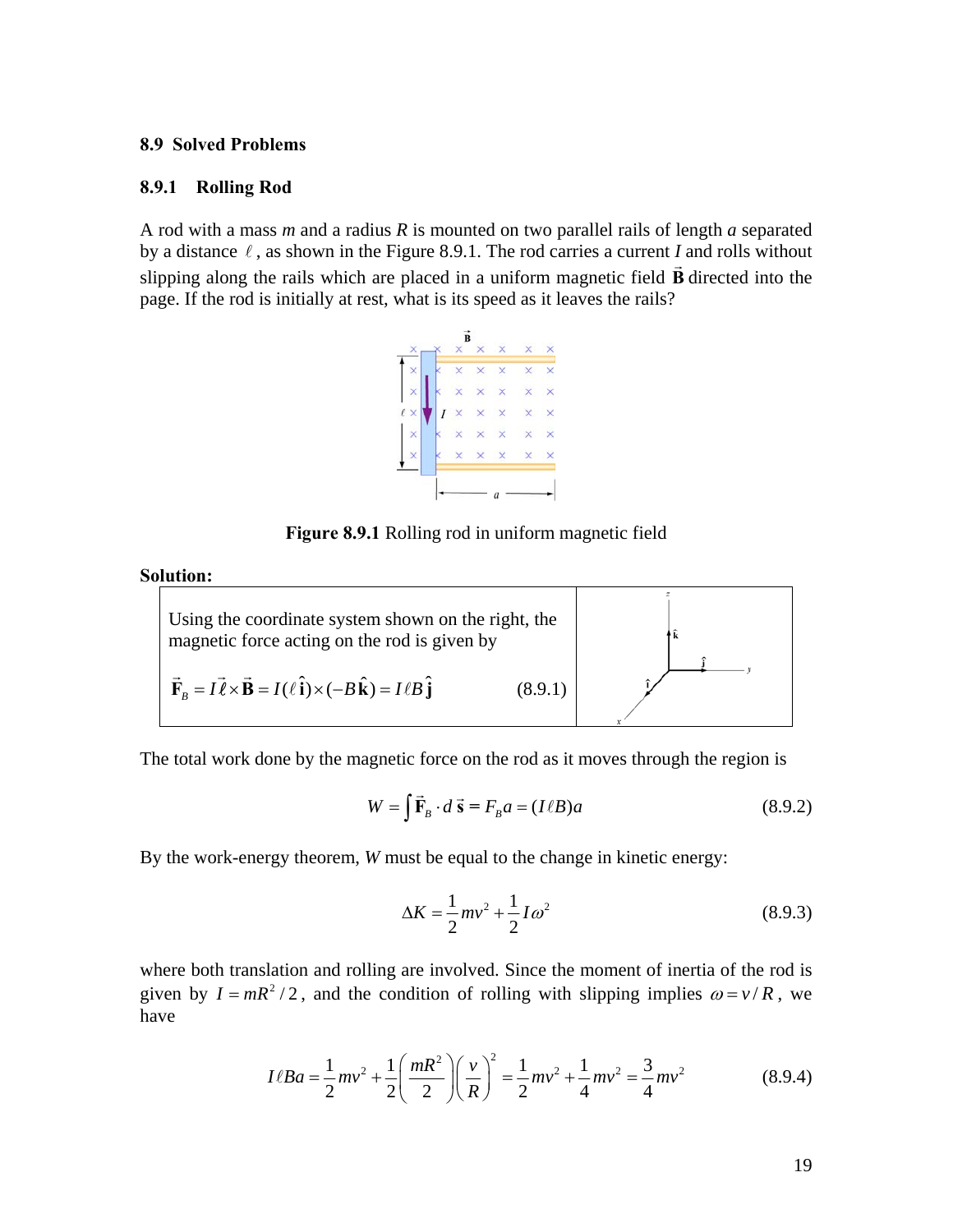<span id="page-20-0"></span>Thus, the speed of the rod as it leaves the rails is

$$
v = \sqrt{\frac{4I\ell Ba}{3m}}
$$
 (8.9.5)

#### **8.9.2 Suspended Conducting Rod**

A conducting rod having a mass density  $\lambda$  kg/m is suspended by two flexible wires in a uniform magnetic field  $\vec{B}$  which points out of the page, as shown in Figure 8.9.2.



**Figure 8.9.2** Suspended conducting rod in uniform magnetic field

If the tension on the wires is zero, what are the magnitude and the direction of the current in the rod?

#### **Solution:**



For  $\vec{F}_B$  to point in the +*z*-direction, we must have  $\vec{\ell} = -\ell \hat{j}$ , i.e., the current flows to the left, so that

$$
\vec{\mathbf{F}}_B = I\vec{\ell} \times \vec{\mathbf{B}} = I(-\ell \hat{\mathbf{j}}) \times (B\hat{\mathbf{i}}) = -I\ell B(\hat{\mathbf{j}} \times \hat{\mathbf{i}}) = +I\ell B\hat{\mathbf{k}} \tag{8.9.6}
$$

The magnitude of the current can be obtain from

$$
I\ell B = mg \tag{8.9.7}
$$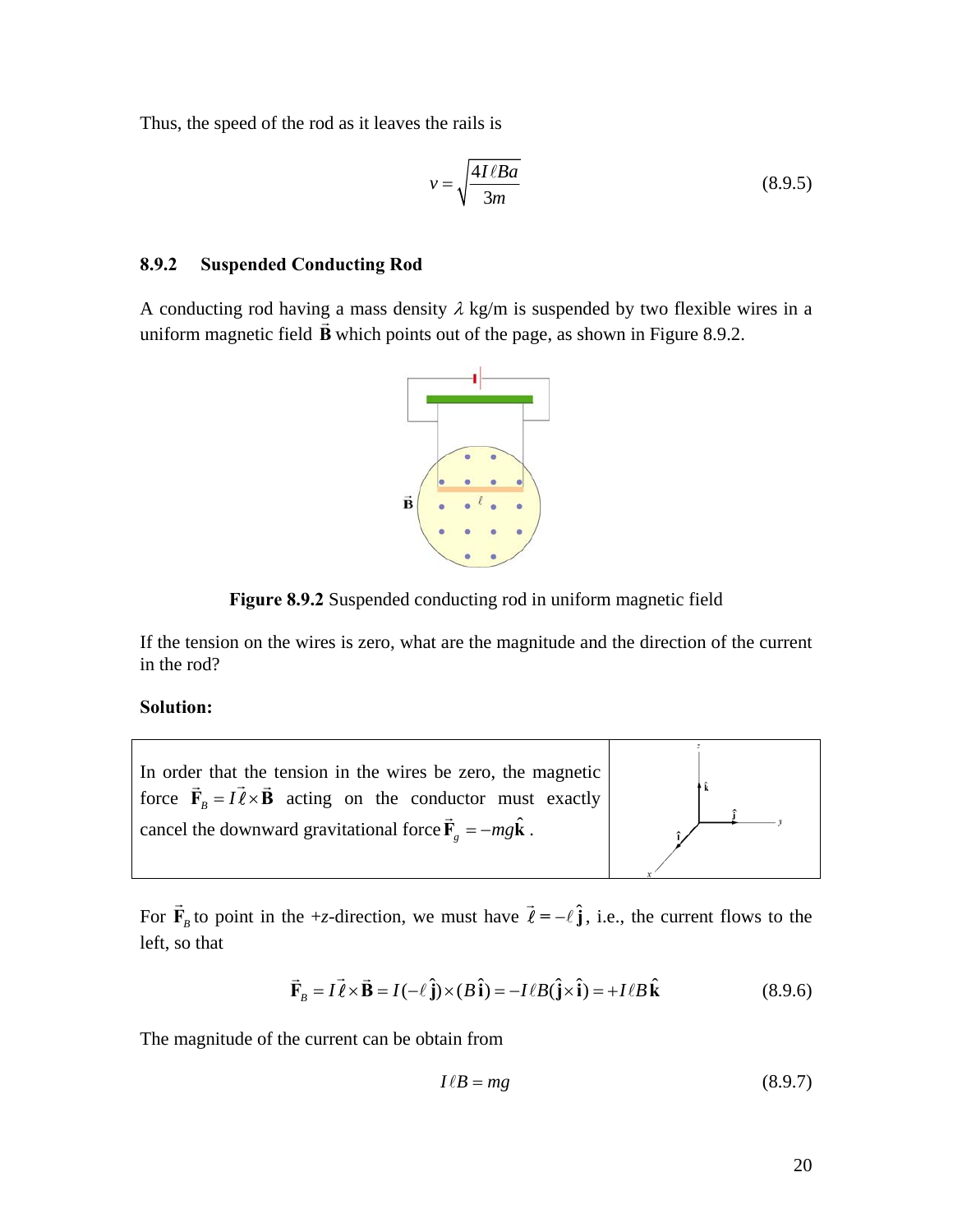<span id="page-21-0"></span>or

$$
I = \frac{mg}{B\ell} = \frac{\lambda g}{B}
$$
 (8.9.8)

#### **8.9.3 Charged Particles in Magnetic Field**

Particle A with charge q and mass  $m_A$  and particle B with charge 2q and mass  $m_B$ , are accelerated from rest by a potential difference  $\Delta V$ , and subsequently deflected by a uniform magnetic field into semicircular paths. The radii of the trajectories by particle *A* and *B* are *R* and 2*R*, respectively. The direction of the magnetic field is perpendicular to the velocity of the particle. What is their mass ratio?

#### **Solution:**

The kinetic energy gained by the charges is equal to

$$
\frac{1}{2}mv^2 = q\Delta V\tag{8.9.9}
$$

which yields

$$
v = \sqrt{\frac{2q\Delta V}{m}}
$$
(8.9.10)

The charges move in semicircles, since the magnetic force points radially inward and provides the source of the centripetal force:

$$
\frac{mv^2}{r} = qvB\tag{8.9.11}
$$

The radius of the circle can be readily obtained as:

$$
r = \frac{mv}{qB} = \frac{m}{qB} \sqrt{\frac{2q\Delta V}{m}} = \frac{1}{B} \sqrt{\frac{2m\Delta V}{q}}
$$
(8.9.12)

which shows that *r* is proportional to  $(m/q)^{1/2}$ . The mass ratio can then be obtained from

$$
\frac{r_A}{r_B} = \frac{(m_A/q_A)^{1/2}}{(m_B/q_B)^{1/2}} \quad \Rightarrow \quad \frac{R}{2R} = \frac{(m_A/q)^{1/2}}{(m_B/2q)^{1/2}} \tag{8.9.13}
$$

which gives

$$
\frac{m_A}{m_B} = \frac{1}{8}
$$
 (8.9.14)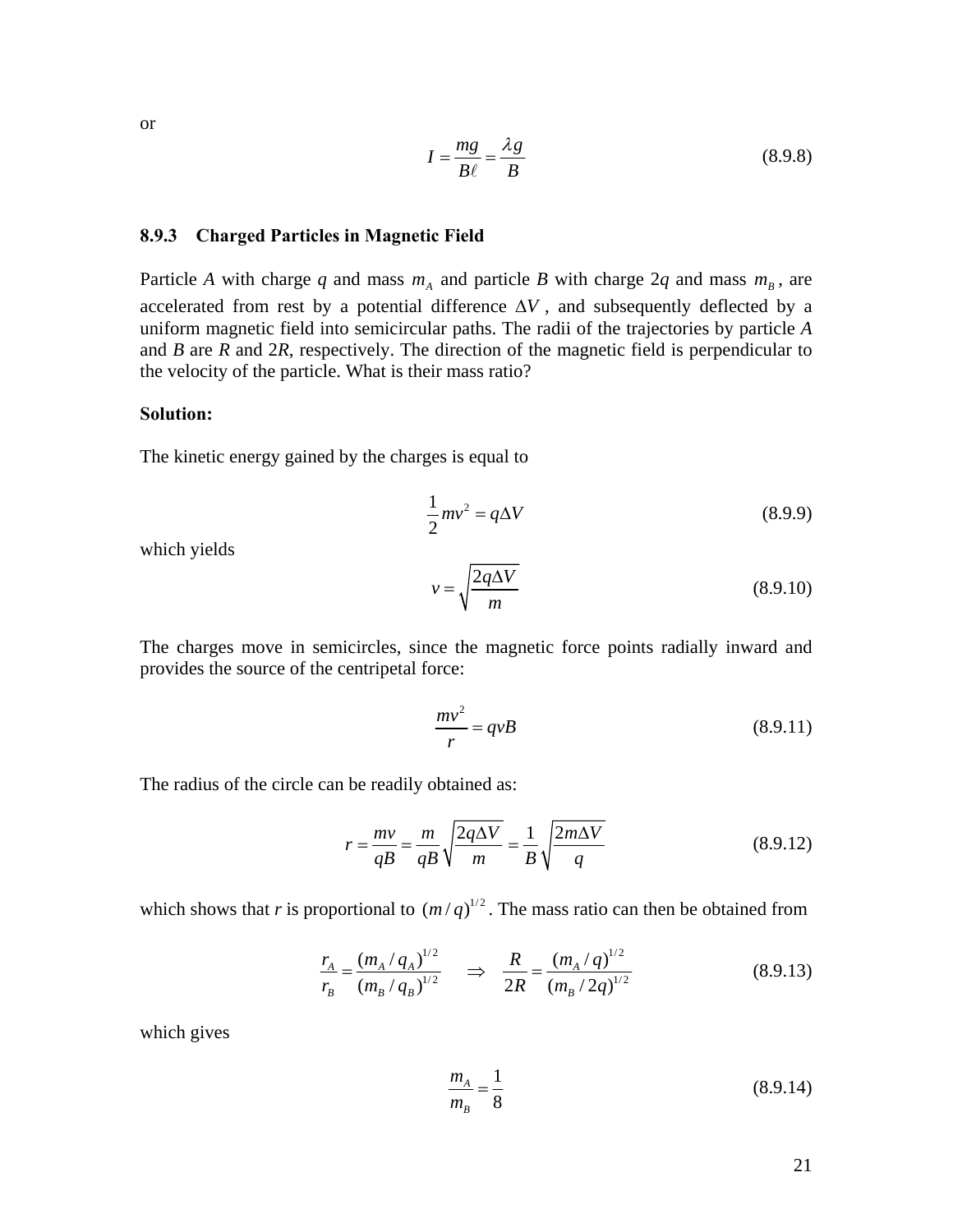#### <span id="page-22-0"></span>**8.9.4 Bar Magnet in Non-Uniform Magnetic Field**

A bar magnet with its north pole up is placed along the symmetric axis below a horizontal conducting ring carrying current *I*, as shown in the Figure 8.9.3. At the location of the ring, the magnetic field makes an angle  $\theta$  with the vertical. What is the force on the ring?



**Figure 8.9.3** A bar magnet approaching a conducting ring

## **Solution:**

The magnetic force acting on a small differential current-carrying element  $Id \vec{s}$  on the ring is given by  $d\vec{F}_B = Id \vec{s} \times \vec{B}$ , where  $\vec{B}$  $\overline{\phantom{a}}$ is the magnetic field due to the bar magnet. Using cylindrical coordinates  $(\hat{\mathbf{r}}, \hat{\boldsymbol{\phi}}, \hat{\mathbf{z}})$  as shown in Figure 8.9.4, we have

$$
d\vec{F}_B = I(-ds\hat{\phi}) \times (B\sin\theta \hat{r} + B\cos\theta \hat{z}) = (IBds)\sin\theta \hat{z} - (IBds)\cos\theta \hat{r}
$$
 (8.9.15)

Due to the axial symmetry, the radial component of the force will exactly cancel, and we are left with the *z*-component.



**Figure 8.9.4** Magnetic force acting on the conducting ring

The total force acting on the ring then becomes

$$
\vec{\mathbf{F}}_B = (IB\sin\theta)\hat{\mathbf{z}}\oint ds = (2\pi rIB\sin\theta)\hat{\mathbf{z}}
$$
 (8.9.16)

The force points in the  $+z$  direction and therefore is repulsive.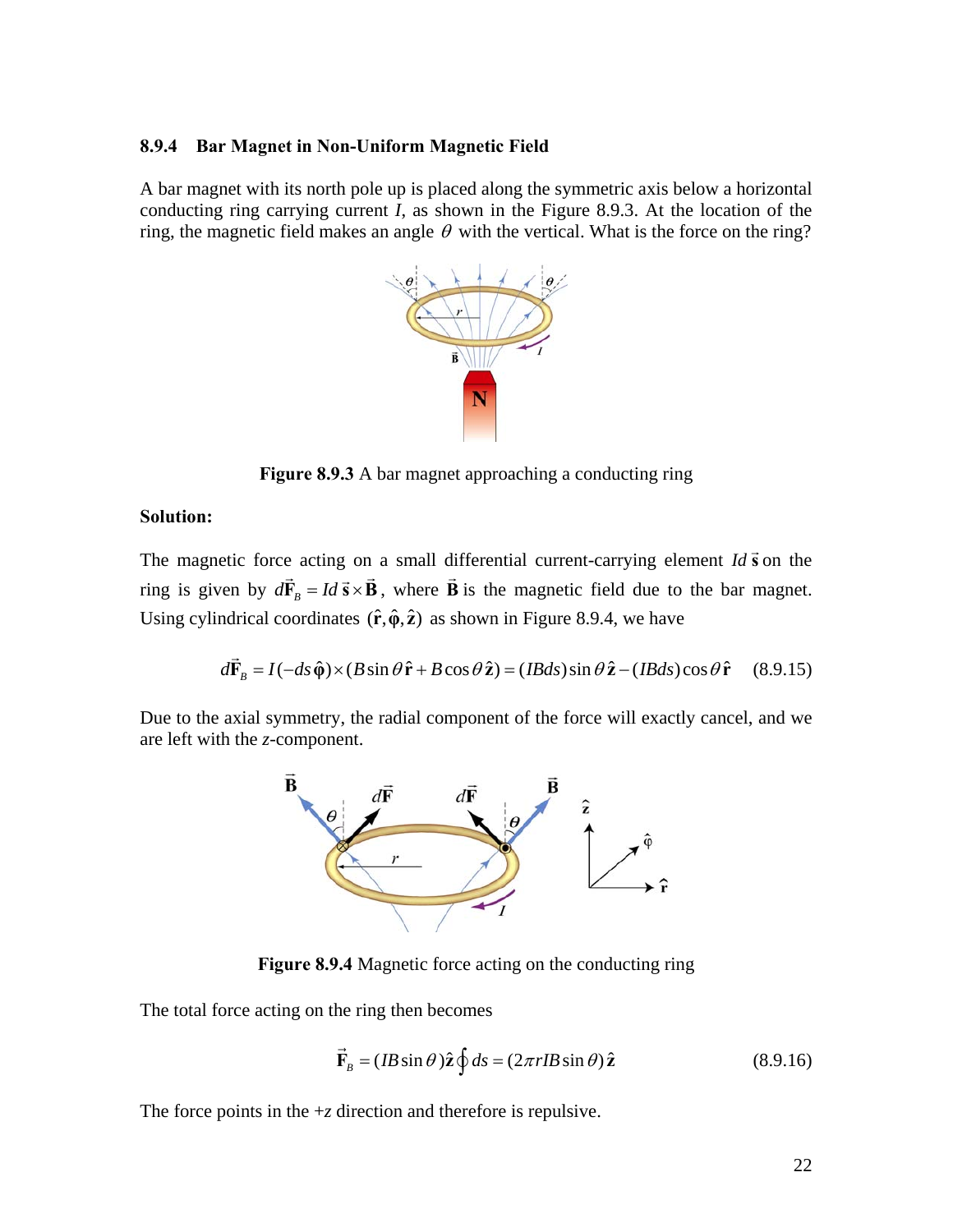## <span id="page-23-0"></span>**8.10 Conceptual Questions**

1. Can a charged particle move through a uniform magnetic field without experiencing any force? Explain.

2. If no work can be done on a charged particle by the magnetic field, how can the motion of the particle be influenced by the presence of a field?

3. Suppose a charged particle is moving under the influence of both electric and magnetic fields. How can the effect of the two fields on the motion of the particle be distinguished?

4. What type of magnetic field can exert a force on a magnetic dipole? Is the force repulsive or attractive?

5. If a compass needle is placed in a uniform magnetic field, is there a net magnetic force acting on the needle? Is there a net torque?

## **8.11 Additional Problems**

## **8.11.1 Force Exerted by a Magnetic Field**

The electrons in the beam of television tube have an energy of 12 keV  $(1 \text{ eV} = 1.6 \times 10^{-19} \text{ J})$ . The tube is oriented so that the electrons move horizontally from south to north. At MIT, the Earth's magnetic field points roughly vertically down (i.e. neglect the component that is directed toward magnetic north) and has magnitude B  $\sim$  $5 \times 10^{-5}$  T.

(a) In what direction will the beam deflect?

(b) What is the acceleration of a given electron associated with this deflection? [Ans. ~ $10^{-15}$  m/s<sup>2</sup>.]

(c) How far will the beam deflect in moving 0.20 m through the television tube?

## **8.11.2 Magnetic Force on a Current Carrying Wire**

A square loop of wire, of length  $\ell = 0.1$  m on each side, has a mass of 50 g and pivots about an axis *AA'* that corresponds to a horizontal side of the square, as shown in Figure 8.11.1. A magnetic field of 500 G, directed vertically downward, uniformly fills the region in the vicinity of the loop. The loop carries a current *I* so that it is in equilibrium at  $\theta = 20^{\circ}$ .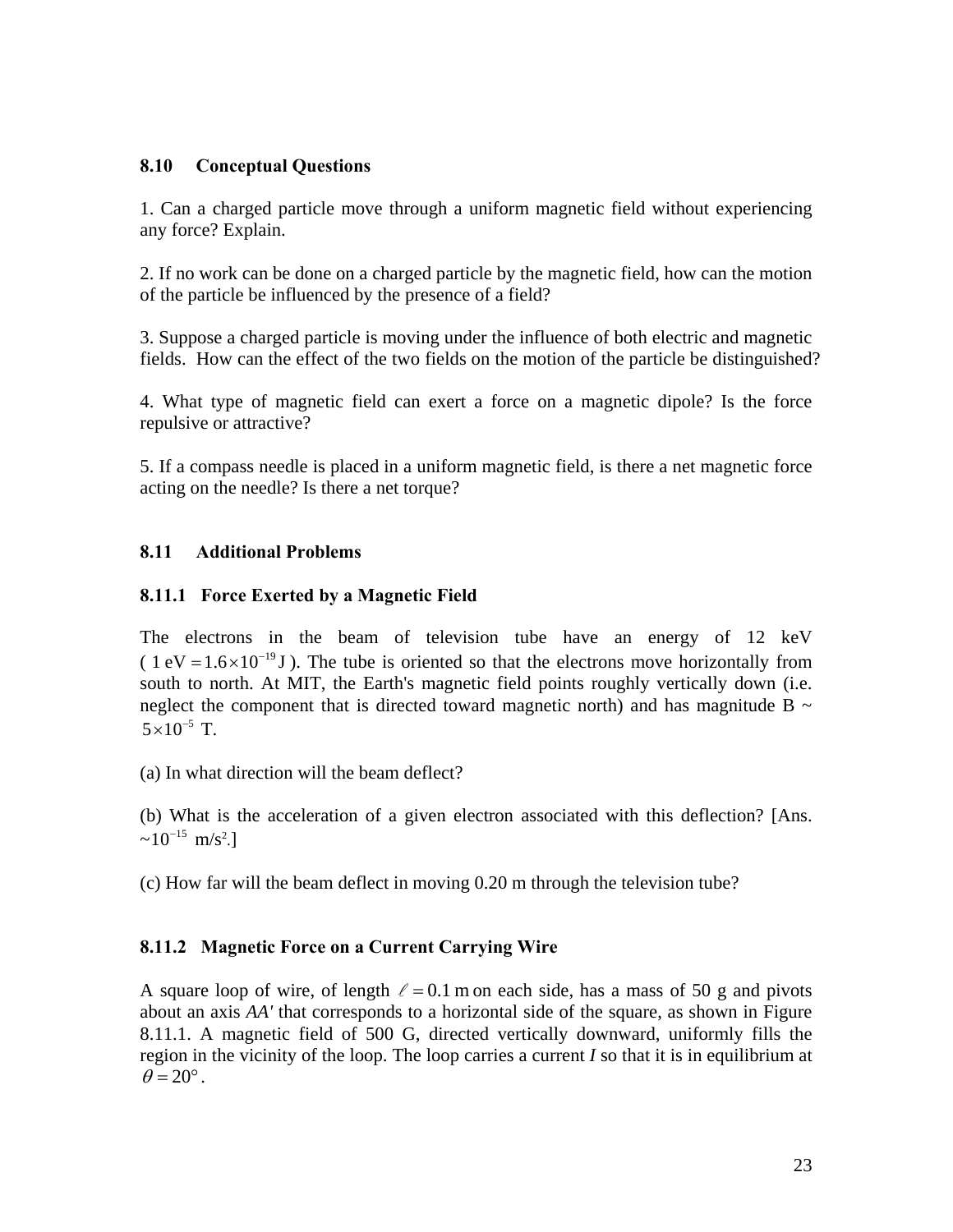

**Figure 8.11.1** Magnetic force on a current-carrying square loop.

<span id="page-24-0"></span>(a) Consider the force on each segment separately and find the direction of the current that flows in the loop to maintain the  $20^{\circ}$  angle.

(b) Calculate the torque about the axis due to these forces.

(c) Find the current in the loop by requiring the sum of all torques (about the axis) to be zero. (Hint: Consider the effect of gravity on each of the 4 segments of the wire separately.) [Ans.  $I \sim 20$  A.]

(d) Determine the magnitude and direction of the force exerted on the axis by the pivots.

(e) Repeat part (b) by now using the definition of a magnetic dipole to calculate the torque exerted on such a loop due to the presence of a magnetic field.

## **8.11.3 Sliding Bar**

A conducting bar of length is placed on a frictionless inclined plane which is tilted at an angle  $\theta$  from the horizontal, as shown in Figure 8.11.2.



**Figure 8.11.2** Magnetic force on a conducting bar

A uniform magnetic field is applied in the vertical direction. To prevent the bar from sliding down, a voltage source is connected to the ends of the bar with current flowing through. Determine the magnitude and the direction of the current such that the bar will remain stationary.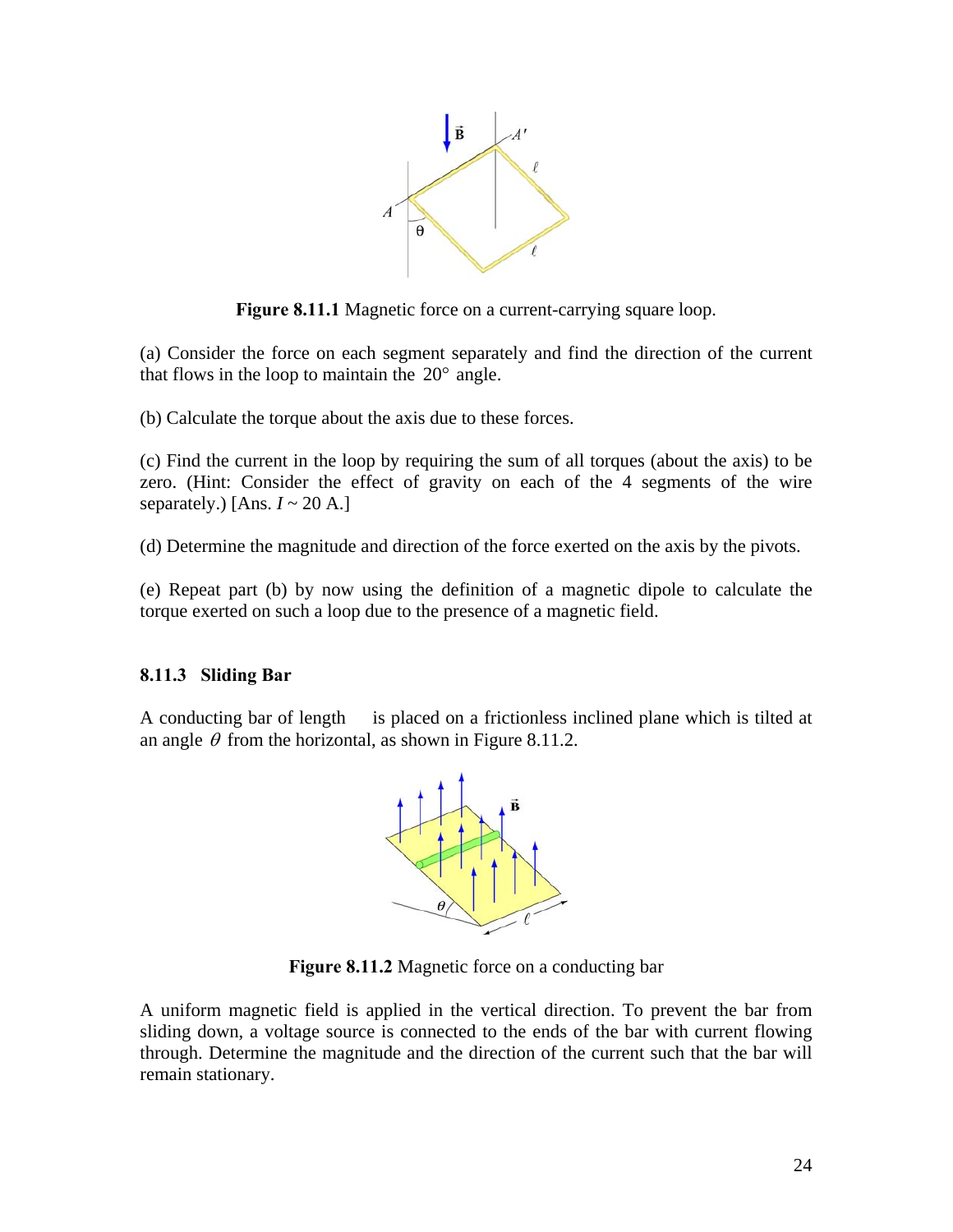#### <span id="page-25-0"></span>**8.11.4 Particle Trajectory**

A particle of charge  $-q$  is moving with a velocity  $\vec{v}$ . It then enters midway between two plates where there exists a uniform magnetic field pointing into the page, as shown in Figure 8.11.3.



**Figure 8.11.3** Charged particle moving under the influence of a magnetic field

(a) Is the trajectory of the particle deflected upward or downward?

(b) Compute the distance between the left end of the plate and where the particle strikes.

#### **8.11.5 Particle Orbits in a Magnetic Field**

Suppose the entire  $x-y$  plane to the right of the origin  $O$  is filled with a uniform magnetic field **B** pointing out of the page, as shown in Figure 8.11.4.



Two charged particles travel along the negative *x* axis in the positive *x* direction, each with speed *v*, and enter the magnetic field at the origin *O*. The two particles have the same charge q, but have different masses,  $m_1$  and  $m_2$ . When in the magnetic field, their trajectories both curve in the same direction, but describe semi-circles with different radii. The radius of the semi-circle traced out by particle 2 is exactly *twice* as big as the radius of the semi-circle traced out by particle 1.

(a) Is the charge *q* of these particles such that  $q > 0$ , or is  $q < 0$ ?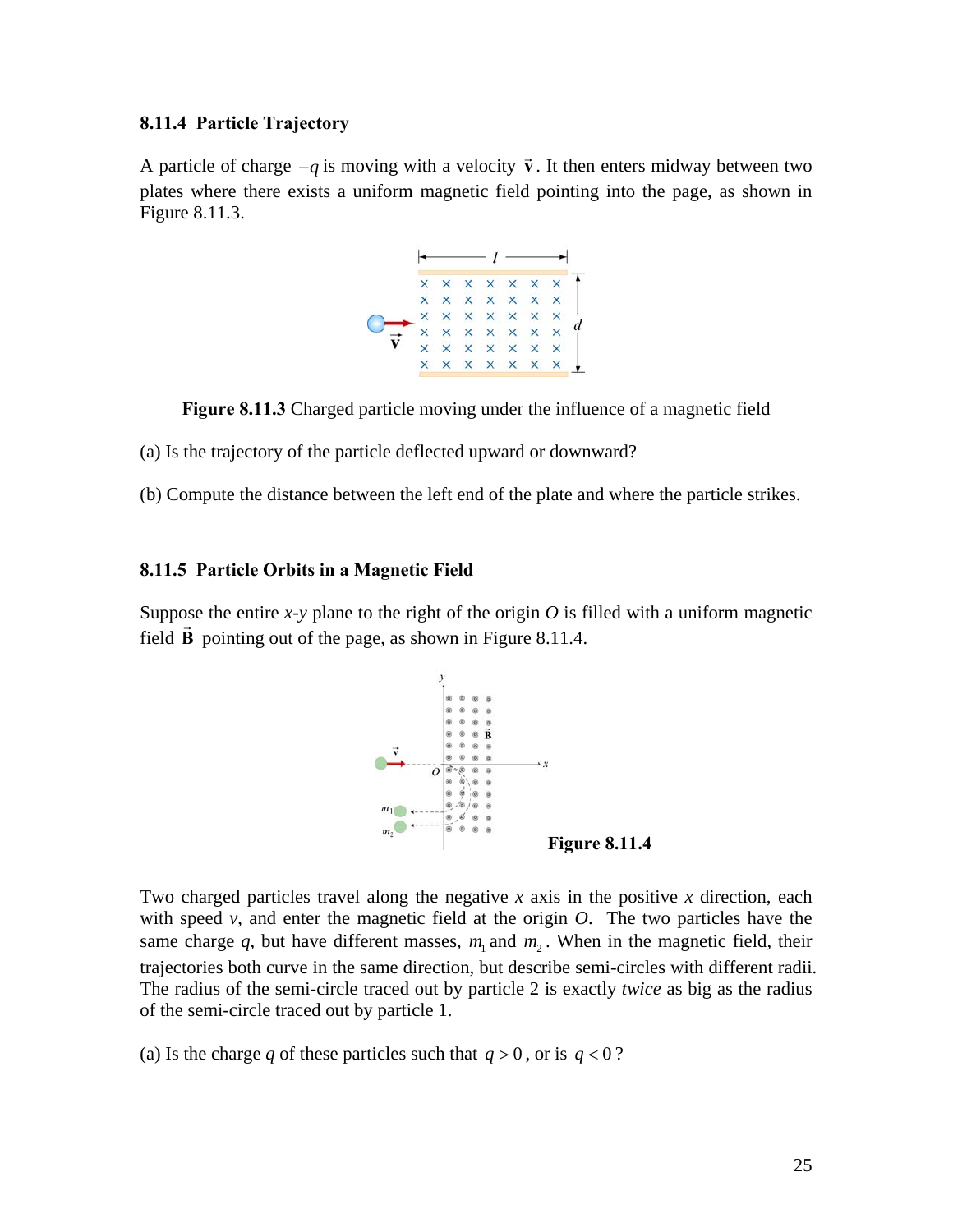<span id="page-26-0"></span>(b) *Derive* (do not simply state) an expression for the radius  $R_1$  of the semi-circle traced out by particle 1, in terms of  $q$ ,  $v$ ,  $B$ , and  $m_1$ .

(c) What is the ratio  $m_2 / m_1$ ?

(d) Is it possible to apply an electric field  $\vec{E}$  in the region  $x > 0$  only which will cause both particles to continue to move in a straight line after they enter the region  $x > 0$ ? If so, indicate the magnitude and direction of that electric field, in terms of the quantities given. If not, why not?

## **8.11.6 Force and Torque on a Current Loop**

A current loop consists of a semicircle of radius *R* and two straight segments of length  $\ell$  with an angle  $\theta$  between them. The loop is then placed in a uniform magnetic field pointing to the right, as shown in Figure 8.11.5.



**Figure 8.11.5** Current loop placed in a uniform magnetic field

- (a) Find the net force on the current loop.
- (b) Find the net torque on the current loop.

## **8.11.7 Force on a Wire**

A straight wire of length 0.2 m carries a 7.0 A current. It is immersed in a uniform magnetic field of 0.1 T whose direction lies 20 degrees from the direction of the current.

(a) What is the direction of the force on the wire? Make a sketch to show your answer.

- (b) What is the magnitude of the force? [Ans. ~0.05 N]
- (c) How could you maximize the force without changing the field or current?